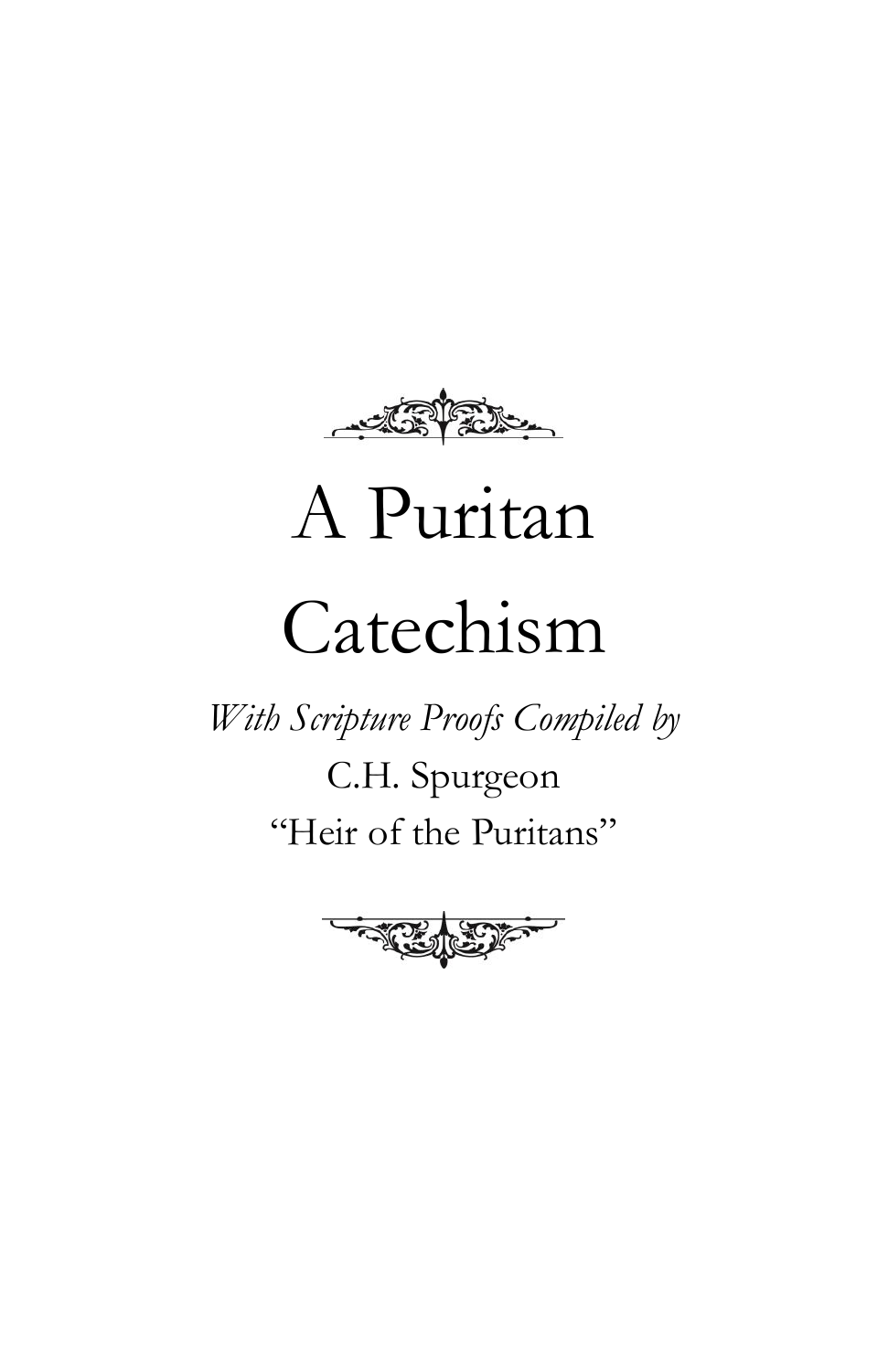A Puritan Catechism with Scripture Proofs Compiled by C. H. Spurgeon "Heir of the Puritans"

Copyright © 2014 Reformed Baptist Faith & Family Ministry Typesetting and cover design.

Formatted for print and edited by: D.W. Barger

Printed in the United States of America. Reformed Baptist Faith & Family Ministry 7346 S. Grant City Rd. Knightstown, Indiana 46148 317-542-3159 www.rbfaithandfamily.org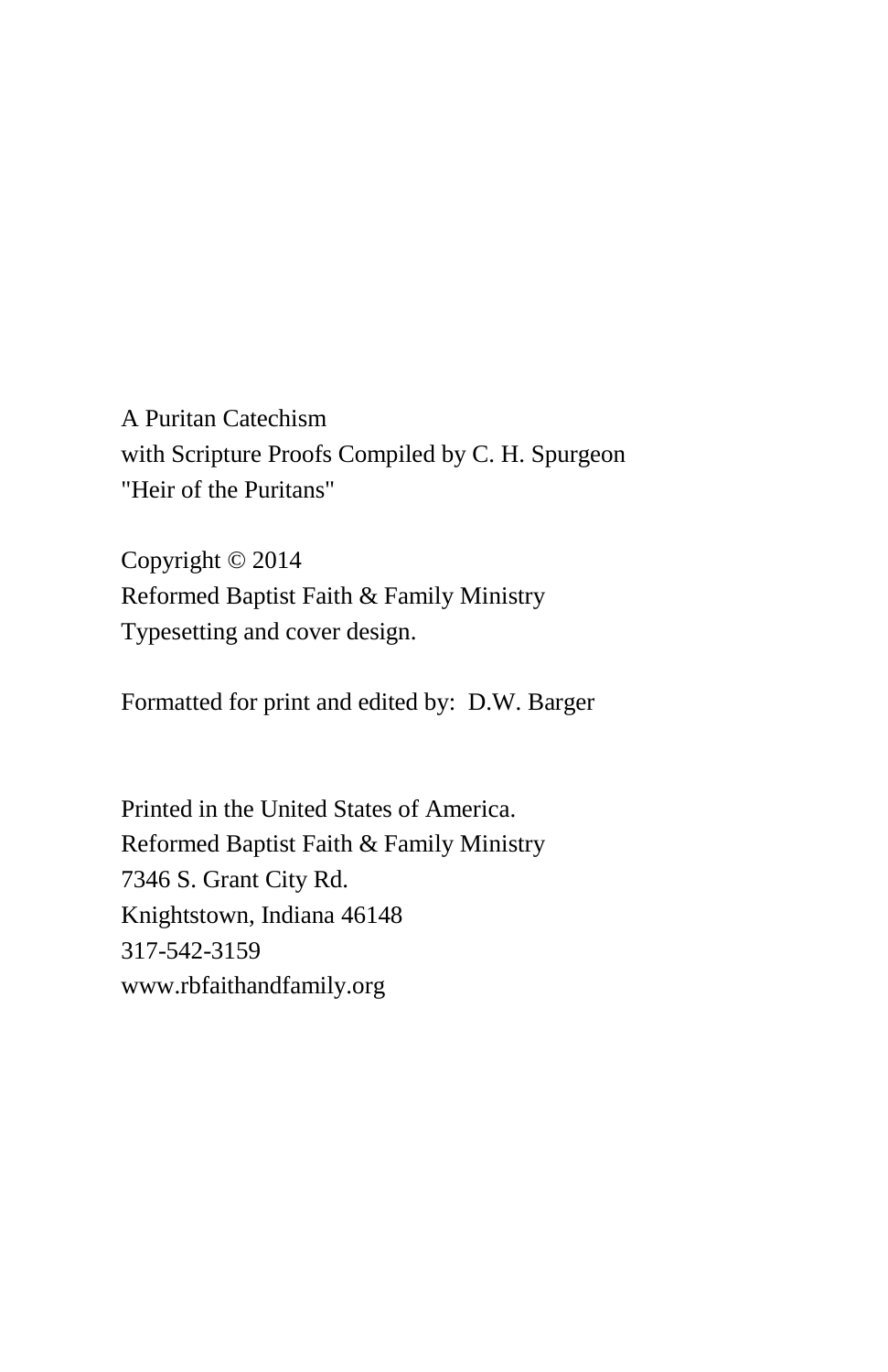## **Dedication**

The reprinting of this Catechism is dedicated to all the Christian parents who earnestly desire to fulfill one of the noblest duties given to their life – raising their children in the nuture and admonition of the Lord. May the Lord bless your labors, according to the riches of His mercy and grace.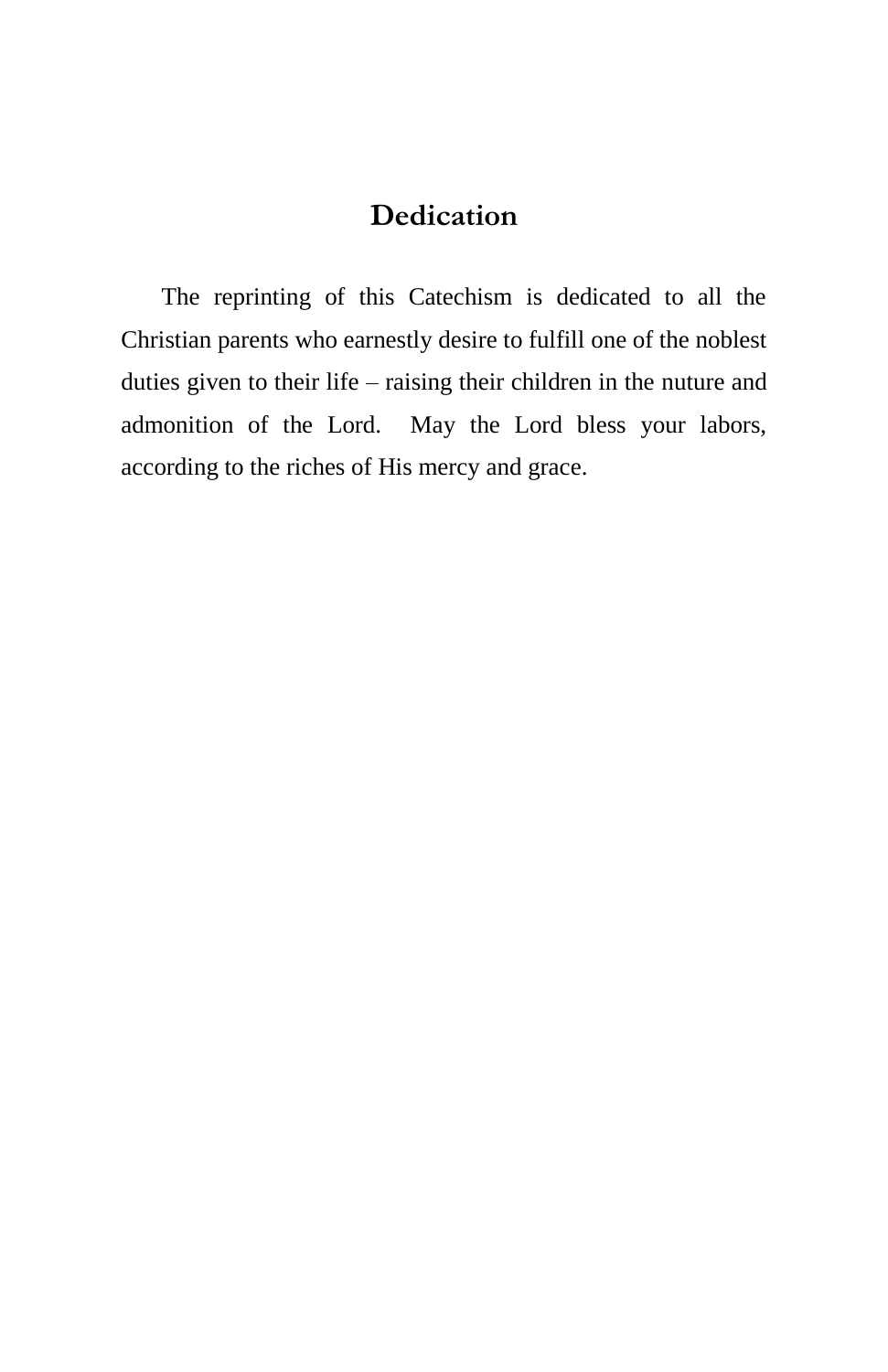#### **Foreword**

It is with great joy that we offer this treasure of biblical truth which was the Catechism the late C.H. Spurgeon provided his church. Charles H. Spurgeon lived from 1834-1892 and was greatly used by the Lord to faithfully preach and teach the gospel. History has proven him to be one of the most influential Baptist ministers of all time and the most widely read.

Parents and grandparents, gather the children in your life around, and together explore through the questions and answers offered in the Catechism. Read the proof texts and then add your own as the Spirit leads your time together (one good idea is to write the date you read it and which child adds what thoughts or scriptures) this will allow you to observe through the years how they have grown in their understanding of the material.

When done daily, a solid and biblical foundation will begin to be established in the hearts and minds of your children. In time and according to God's plans, they will be equipped to earnestly contend for the faith which was once delivered unto the saints

> *Your affectionate servant in Christ,* D.W. Barger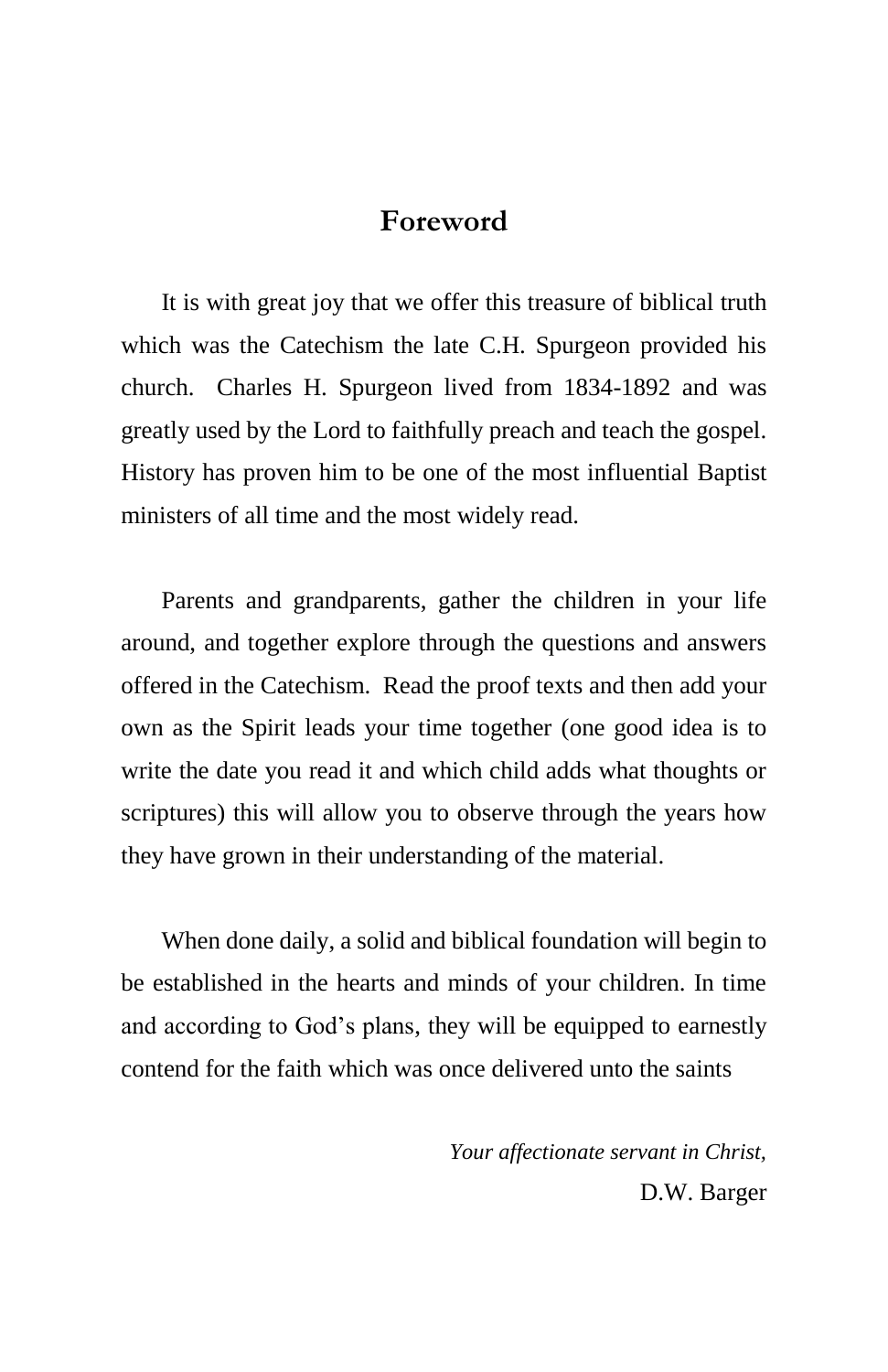#### **Preface**

I am persuaded that the use of a good Catechism in all our families will be a great safeguard against the increasing errors of the times, and therefore I have compiled this little manual from the Westminster Assembly's and Baptist Catechisms, for the use of my own church and congregation. Those who use it in their families or classes must labor to explain the sense; but the words should be carefully learned by heart, for they will be understood better as years pass.

May the Lord bless my dear friends and their families evermore, is the prayer of their loving Pastor.

C. H. Spurgeon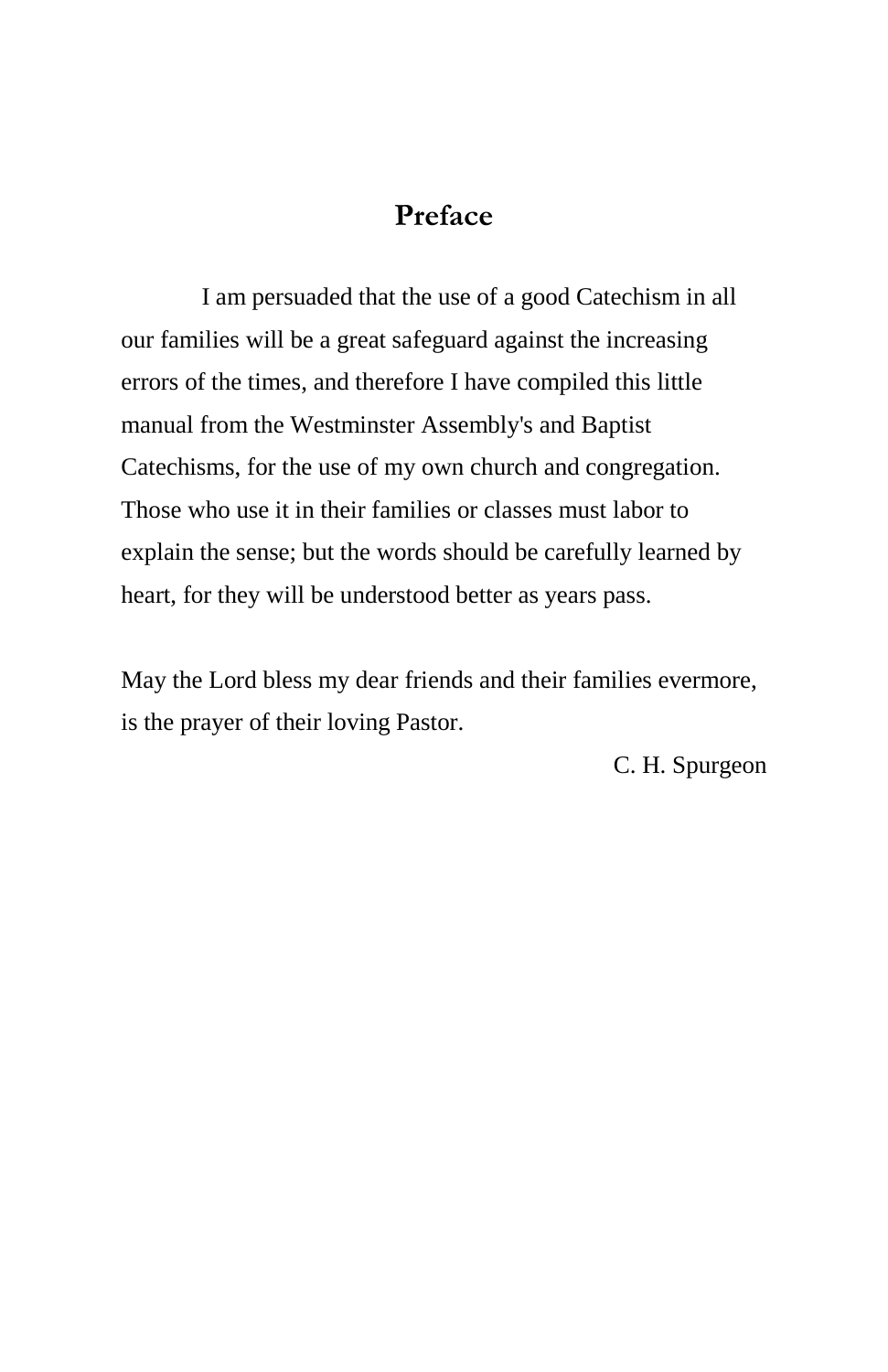# *Question 1:*

What is the chief end of man?

## *Answer:*

Man's chief end is to glorify God (a), and to enjoy him forever (b). (a) 1 Cor. 10:31 (b) Ps. 73:25-26

# *Question 2:*

What rule has God given to direct us how we may glorify him?

## *Answer:*

The Word of God which is contained in the Scriptures of the Old and New Testaments (a) is the only rule to direct us how we may glorify God and enjoy him (b).

```
(a) Eph. 2:20; 2 Tim. 3:16
(b) 1 Jn. 1:3).
```
# *Question 3:*

What do the Scriptures principally teach?

## *Answer:*

The Scriptures principally teach what man is to believe concerning God, and what duty God requires of man (a). (a) 2 Tim. 1:13; Eccl. 12:13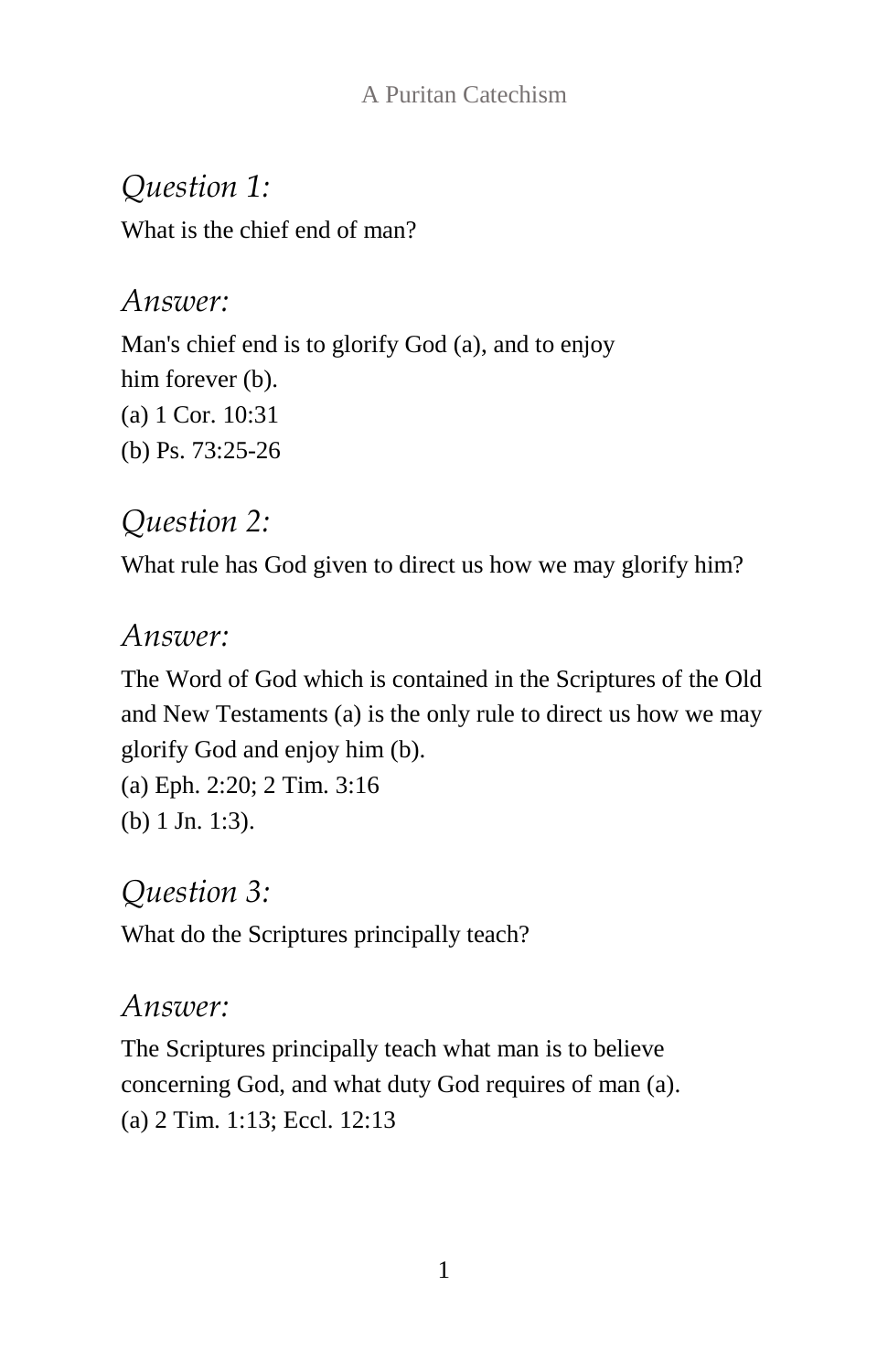*Question 4:*

What is God?

*Answer:*

God is Spirit (a), infinite (b), eternal (c), and unchangeable (d) in his being (e), wisdom, power (f), holiness (g), justice, goodness and truth (h).

(a) Jn. 4:24 (b) Job 11:7 (c) Ps. 90:2; 1 Tim. 1:17 (d) Jas. 1:17 (e) Exod. 3:14) (f) Ps. 147:5) (g) Rev. 4:8 (h) Exod. 34:6-7

*Question 5:*

Are there more Gods than one?

*Answer:*

There is but one only (a), the living and true God (b).

(a) Deut. 6:4

(b) Jer. 10:10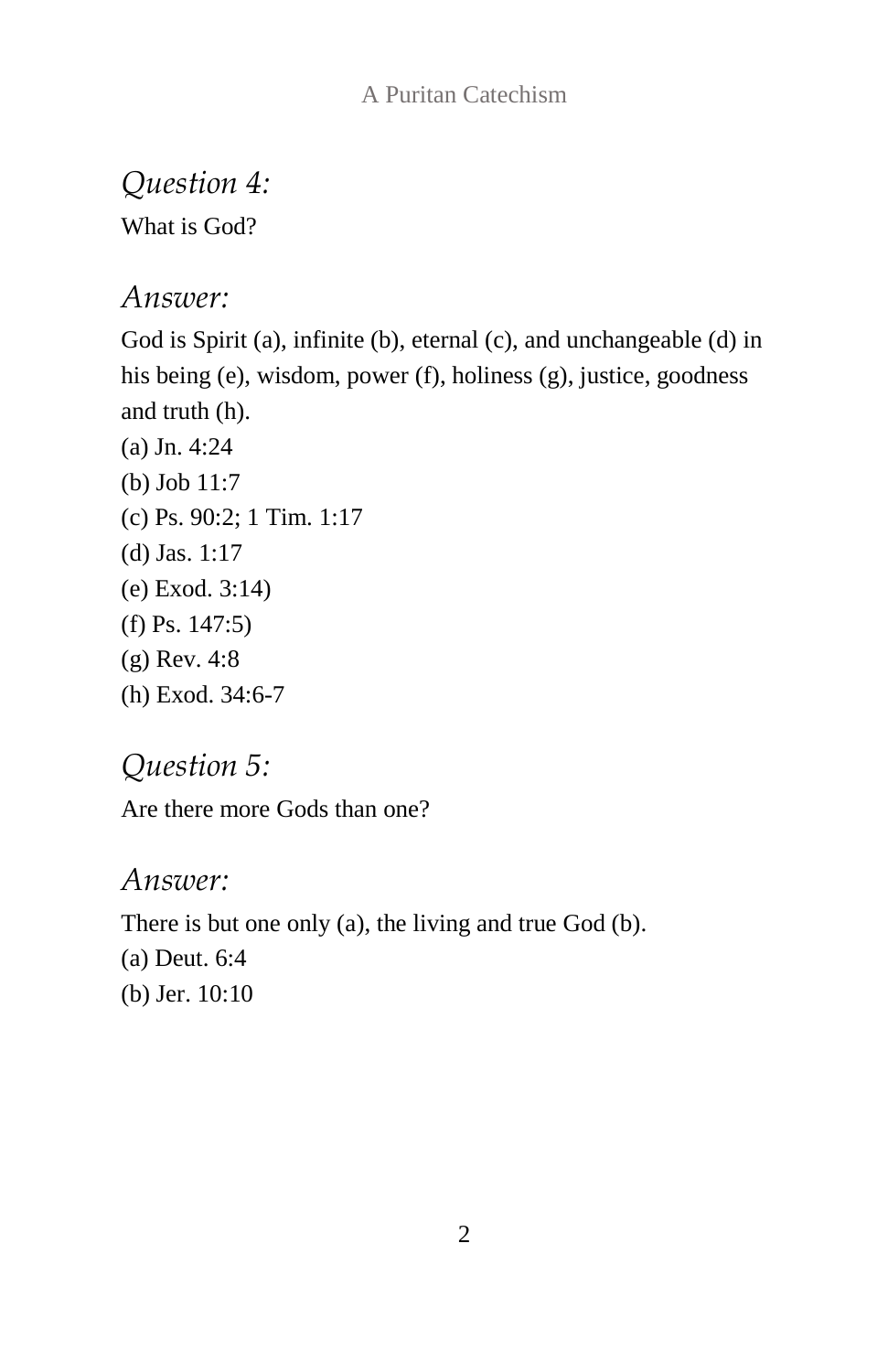# *Question 6:*

How many persons are there in the Godhead?

## *Answer:*

There are three persons in the Godhead, the Father, the Son, and the Holy Spirit, and these three are one God, the same in essence, equal in power and glory (a). (a)1 Jn. 5:7; Matt. 28:19

# *Question 7:*

What are the decrees of God?

# *Answer:*

The decrees of God are his eternal purpose according to the counsel of his own will, whereby for his own glory he has foreordained whatever comes to pass (a). (a) Eph. 1:11-12

## *Question 8:*

How does God execute his decrees?

## *Answer:*

God executes his decrees in the works of creation (a), and providence (b).

- (a) Rev. 4:11
- (b) Dan. 4:35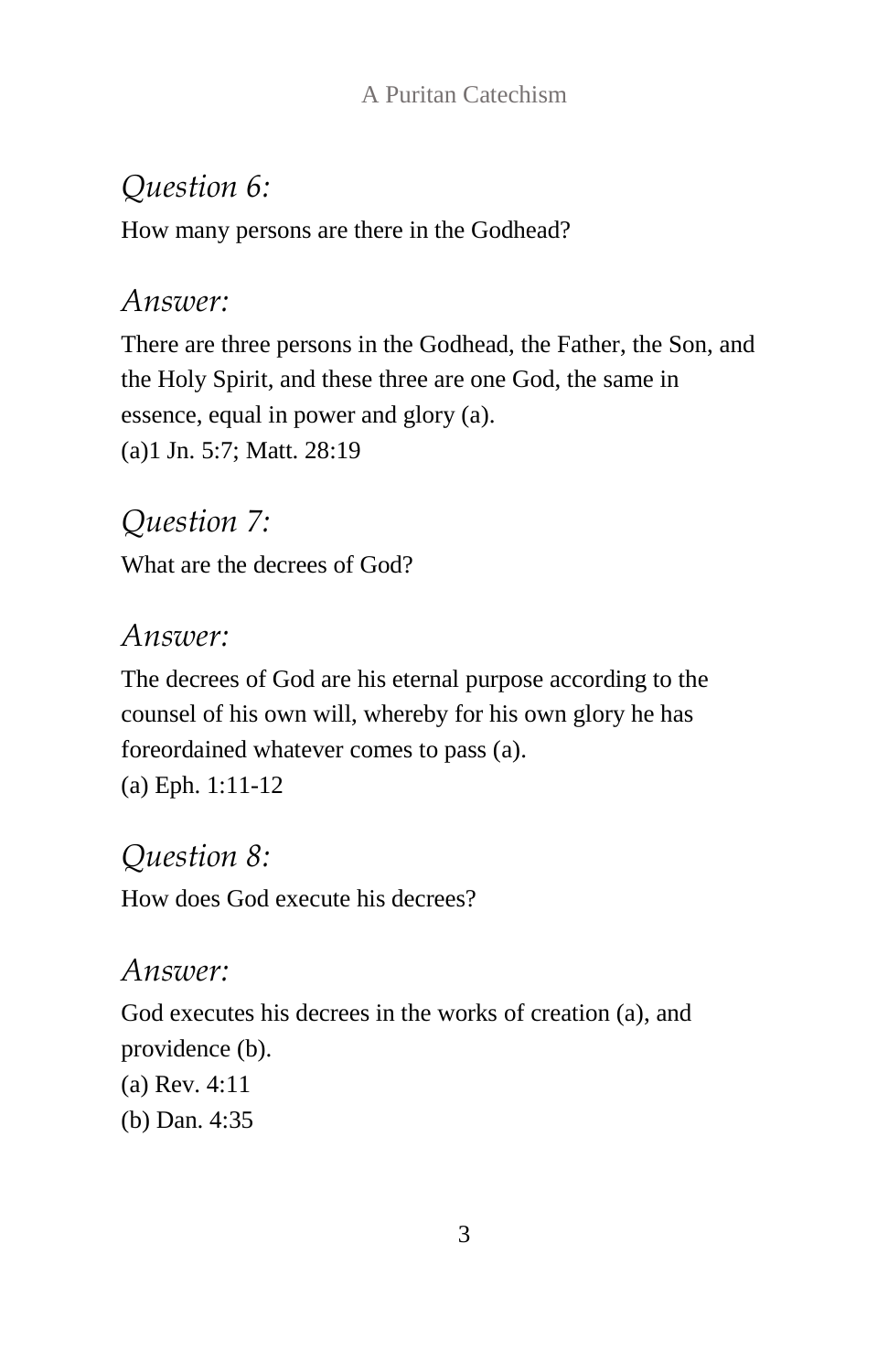# *Question 9:*

What is the work of creation?

#### *Answer:*

The work of creation is God's making all things (a) of nothing, by the Word of his power (b), in six normal consecutive days (c), and all very good (d).

(a) Gen. 1:1 (b) Heb. 11:3 (c) Exod. 20:11 (d) Gen. 1:31)

# *Question 10:* How did God create man?

# *Answer:*

God created man, male and female, after his own image (a), in knowledge, righteousness, and holiness (b) with dominion over the creatures (c).

- (a) Gen. 1:27
- (b) Col 3:10
- (c) Gen. 1:28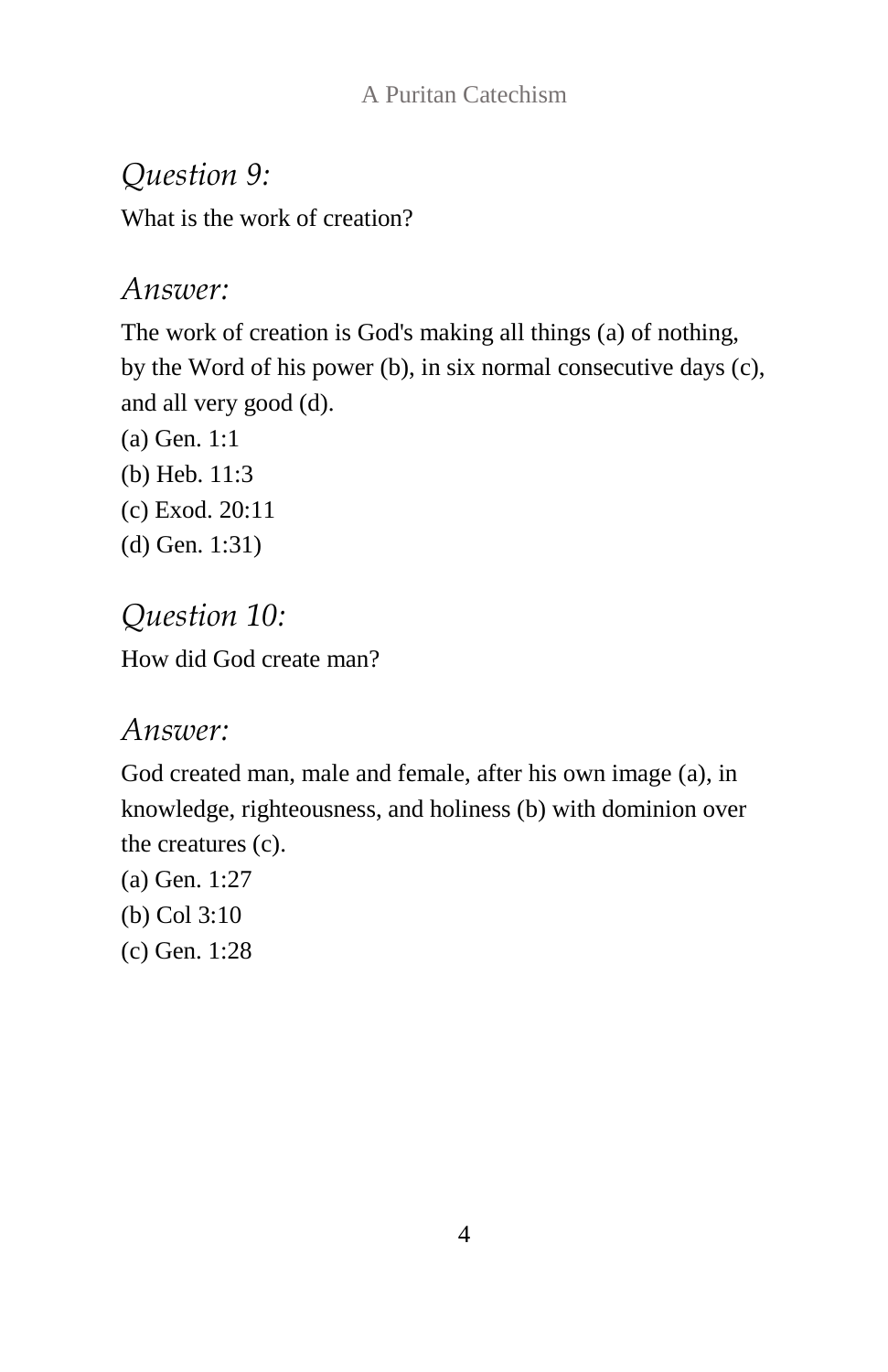# *Question 11:*

What are God's works of providence?

## *Answer:*

God's works of providence are his most holy (a), wise (b), and powerful (c), preserving and governing all his creatures, and all their actions (d).

(a) Ps. 145:17 (b) Isa. 28:29 (c) Heb. 1:3 (d) Ps. 103:19; Matt. 10:29

# *Question 12:*

What special act of providence did God exercise toward man in the state wherein he was created?

# *Answer:*

When God had created man, he entered into a covenant of life with him, upon condition of perfect obedience; (a) forbidding him to eat of the tree of the knowledge of good and evil, upon pain of death. (b)

(a) Gal. 3:12 (b) Gen. 2:17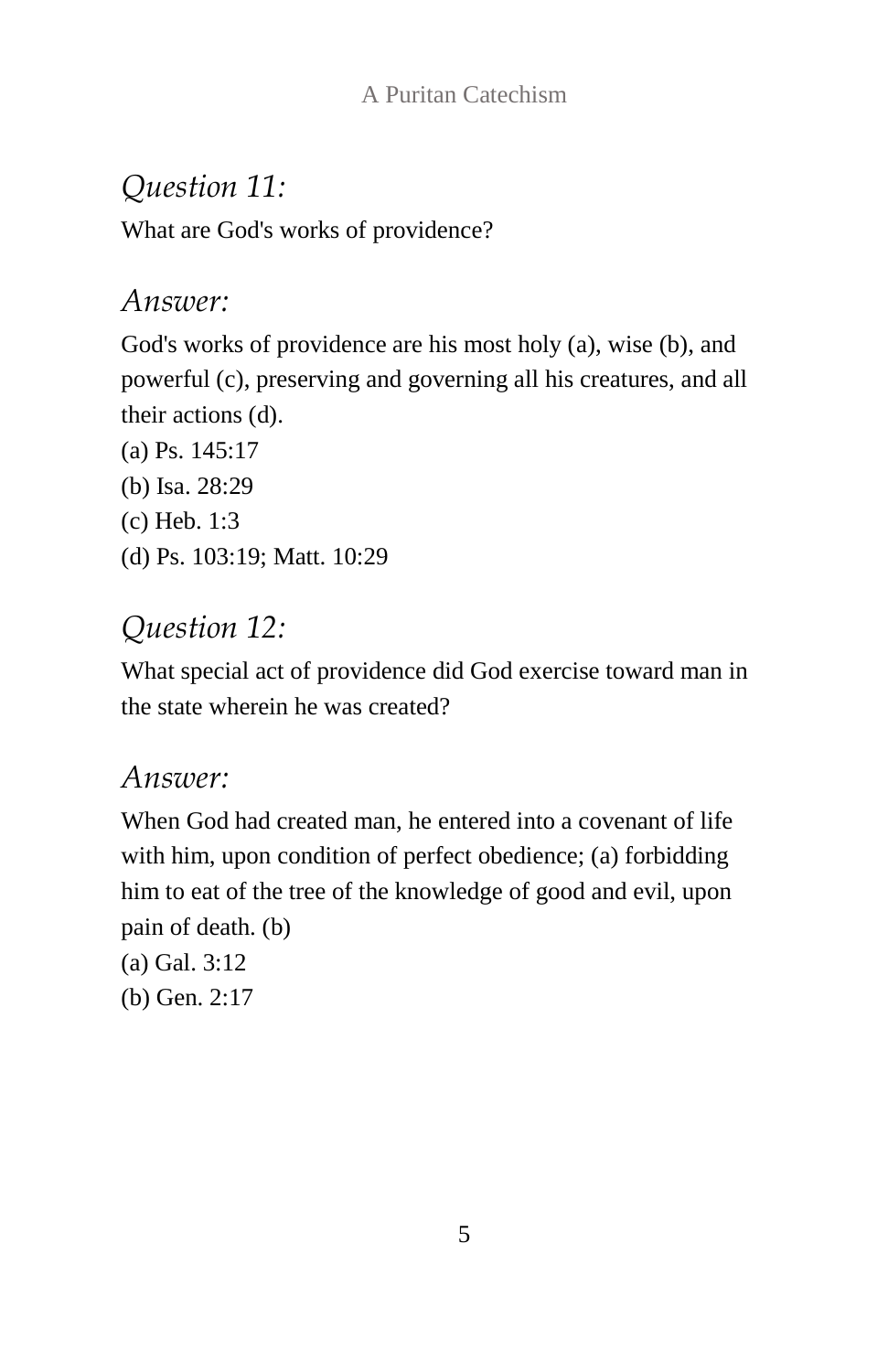## *Question 13:*

Did our first parents continue in the state wherein they were created?

#### *Answer:*

Our first parents being left to the freedom of their own will, fell from the state wherein they were created, by sinning against God (a), by eating the forbidden fruit (b).

(a) Eccl. 7:29 (b) Gen. 3:6-8

# *Question 14:*

What is sin?

#### *Answer:*

Sin is any lack of conformity to, or transgression of the law of God. (a) (a) 1 Jn. 3:4

## *Question 15:*

Did all mankind fall in Adam's first transgression?

#### *Answer:*

The covenant being made with Adam, not only for himself but for his posterity, all mankind descending from him by ordinary generation, sinned in him, and fell with him in his first transgression. (a)

(a) 1 Cor. 15:22; Rom. 5:12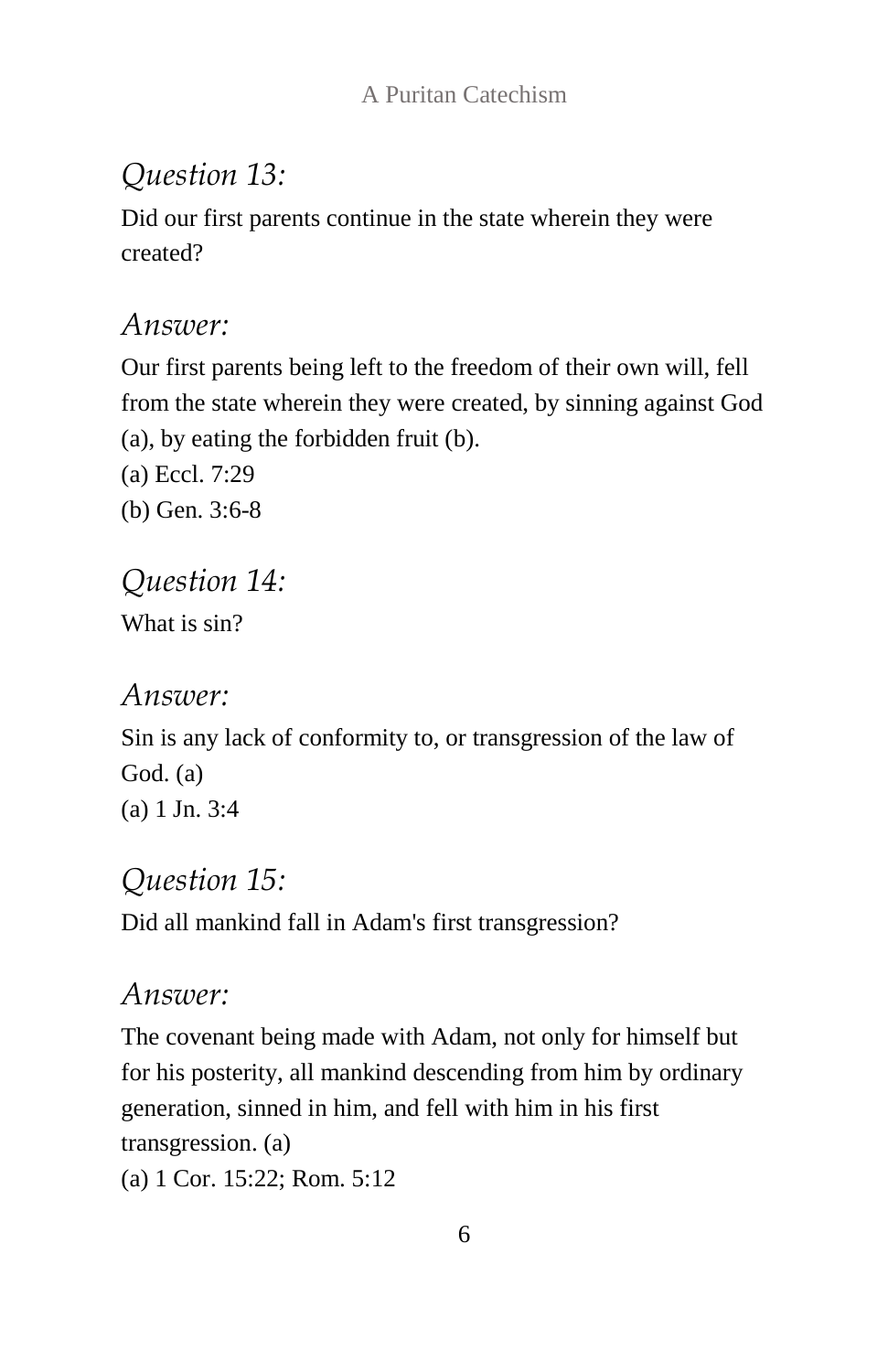# *Question 16:*

Into what estate did the fall bring mankind?

#### *Answer:*

The fall brought mankind into a state of sin and misery. (a) (a) Rom. 5:18

# *Question 17:*

Wherein consists the sinfulness of that state whereinto man fell?

## *Answer:*

The sinfulness of that state whereinto man fell, consists in the guilt of Adam's first sin (a), the want of original righteousness (b), and the corruption of his whole nature, which is commonly called original sin (c), together with all actual transgressions which proceed from it (d).

(a) Rom. 5:19 (b) Rom. 3:10 (c) Eph. 2:1; Ps. 51:5 (d) Matt. 15:19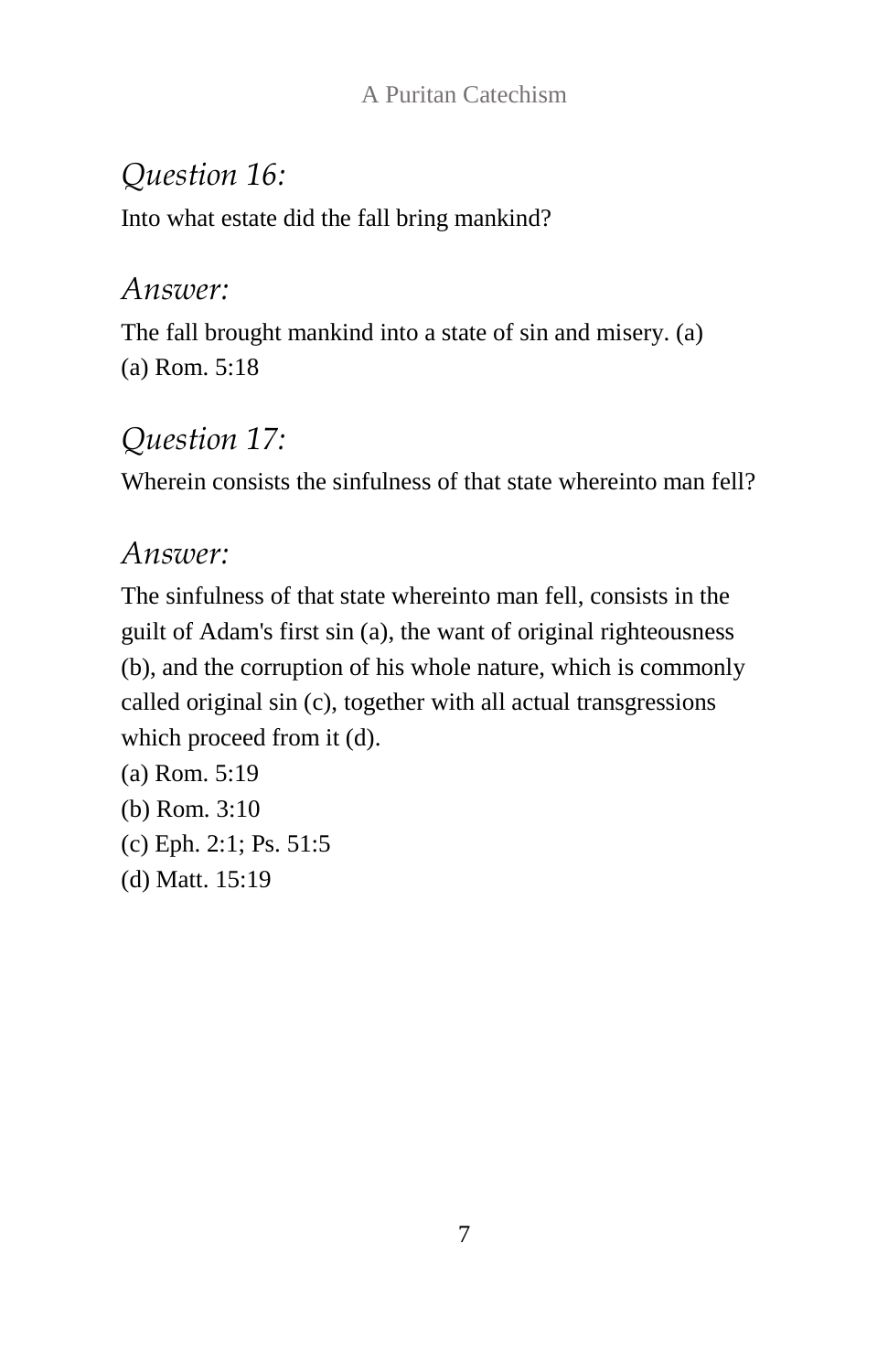# *Question 18:*

What is the misery of that state where into man fell?

## *Answer:*

All mankind, by their fall, lost communion with God (a), are under his wrath and curse (b), and so made liable to all the miseries in this life, to death itself, and to the pains of hell for ever (c).

- (a) Gen. 3:8, 24
- (b) Eph. 2:3; Gal. 3:10
- (c) Rom. 6:23; Matt. 25:41

# *Question 19:*

Did God leave all mankind to perish in the state of sin and misery?

# *Answer:*

God having, out of his good pleasure from all eternity, elected some to everlasting life (a), did enter into a covenant of grace to deliver them out of the state of sin and misery, and to bring them into a state of salvation by a Redeemer (b).

- (a) 2 Thess. 2:13
- (b) Rom. 5:21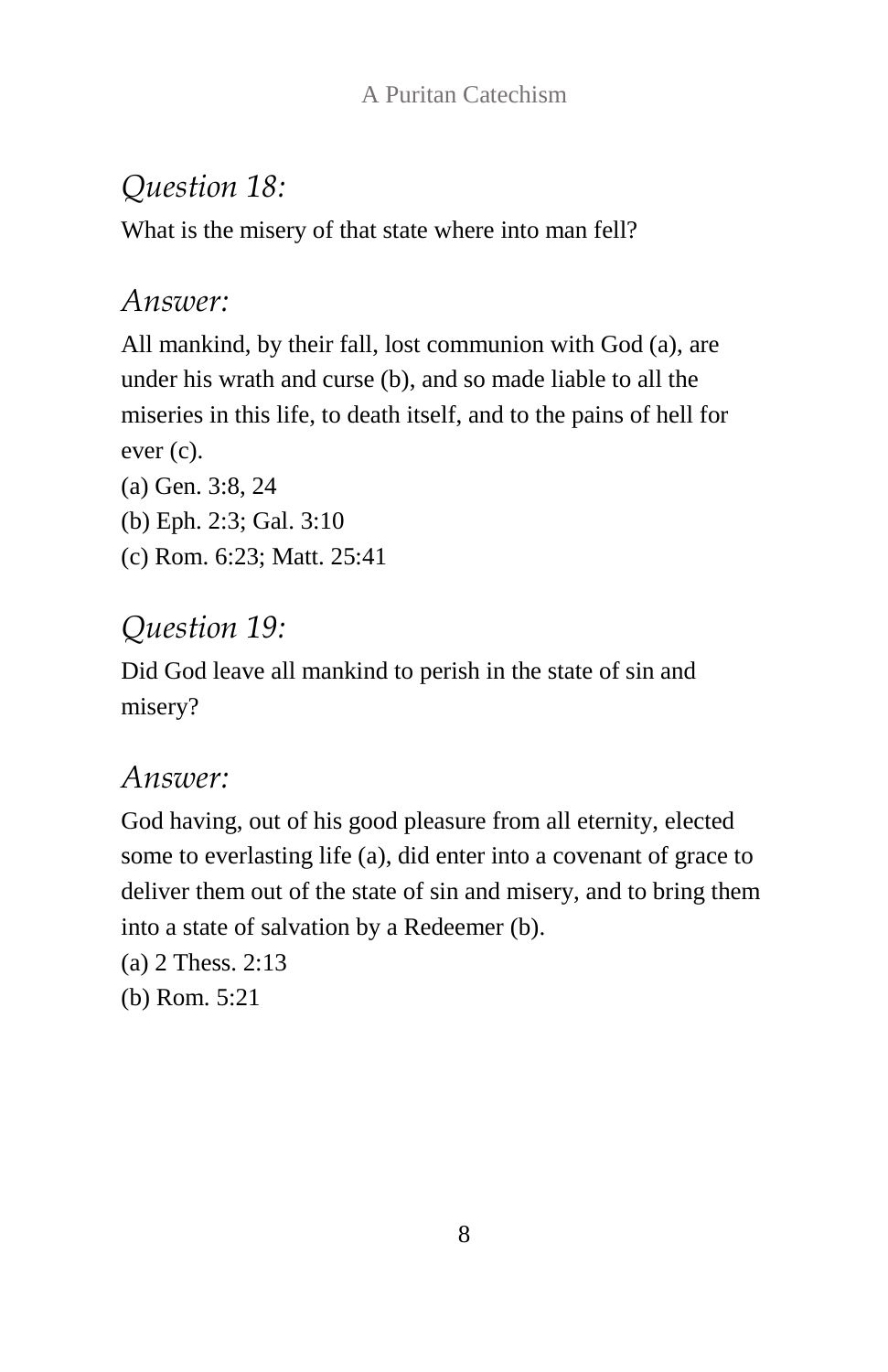## *Question 20:*

Who is the Redeemer of God's elect?

#### *Answer:*

The only Redeemer of God's elect is the Lord Jesus Christ (a), who being the eternal Son of God, became man (b), and so was and continues to be God and man, in two distinct natures and one person forever. (c)

(a) 1 Tim. 2:5 (b) Jn. 1:14 (c) 1 Tim. 3:16; Col. 2:9

#### *Question 21:*

How did Christ, being the Son of God, become man?

#### *Answer:*

Christ, the son of God, became man by taking to himself a true body (a), and a reasonable soul (b),being conceived by the power of the Holy Spirit in the Virgin Mary, and born of her (c), yet without sin (d).

(a) Heb. 2:14 (b) Matt. 26:38; Heb. 4:15 (c) Lk. 1:31, 35 (d) Heb. 7:26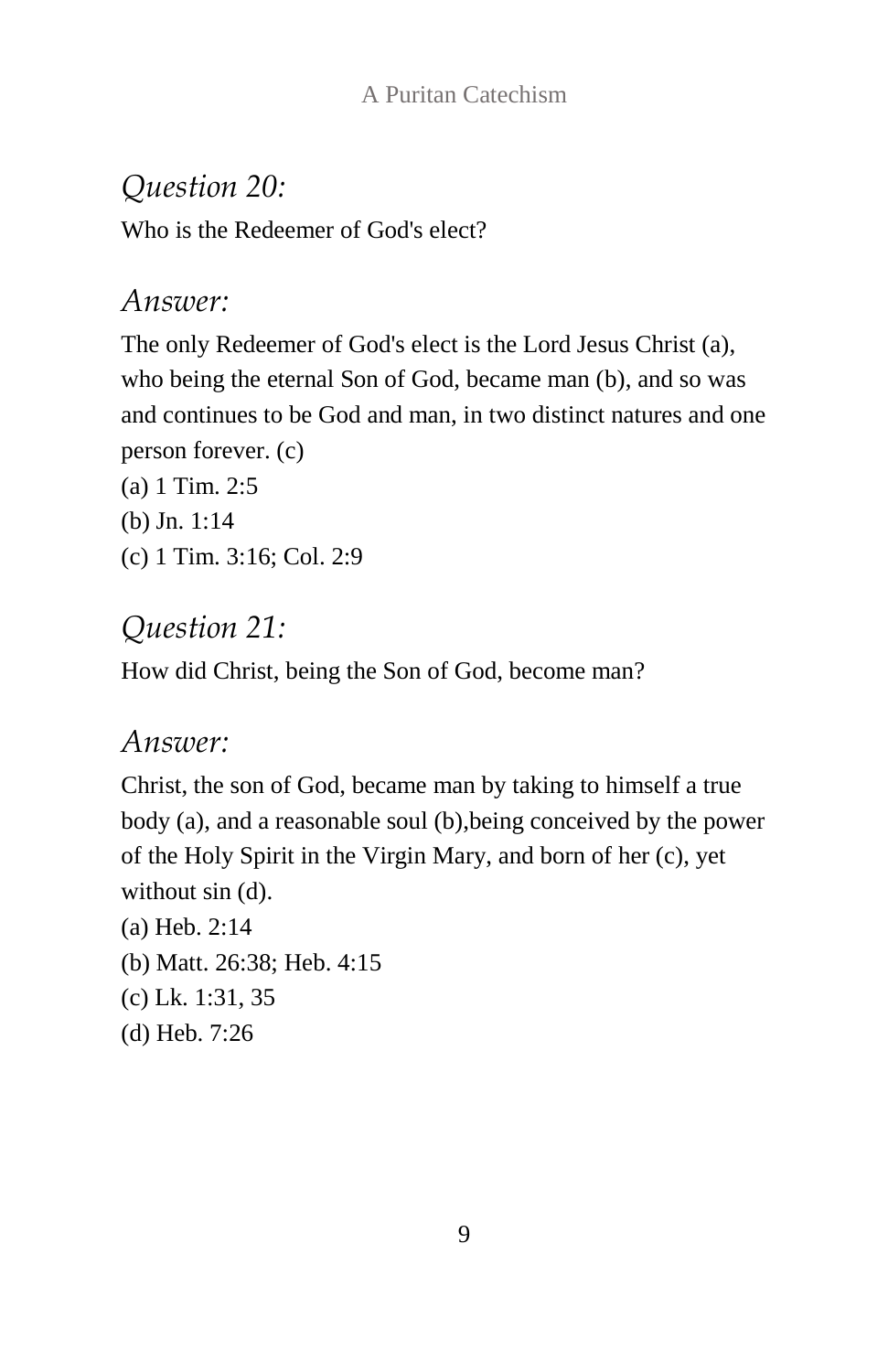# *Question 22:*

What offices does Christ execute as our Redeemer?

#### *Answer:*

Christ as our Redeemer executes the offices of a prophet (a), of a priest (b), and of a king (c), both in his state of humiliation and exaltation.

- (a) Acts 3:22
- (b) Heb. 5:6
- (c) Ps. 2:6

# *Question 23:*

How does Christ execute the office of a prophet?

## *Answer:*

Christ executes the office of a prophet, in revealing to us (a), by his Word (b), and Spirit (c), the will of God for our salvation.

(a) Jn. 1:18 (b) Jn. 20:31 (c) Jn. 14:26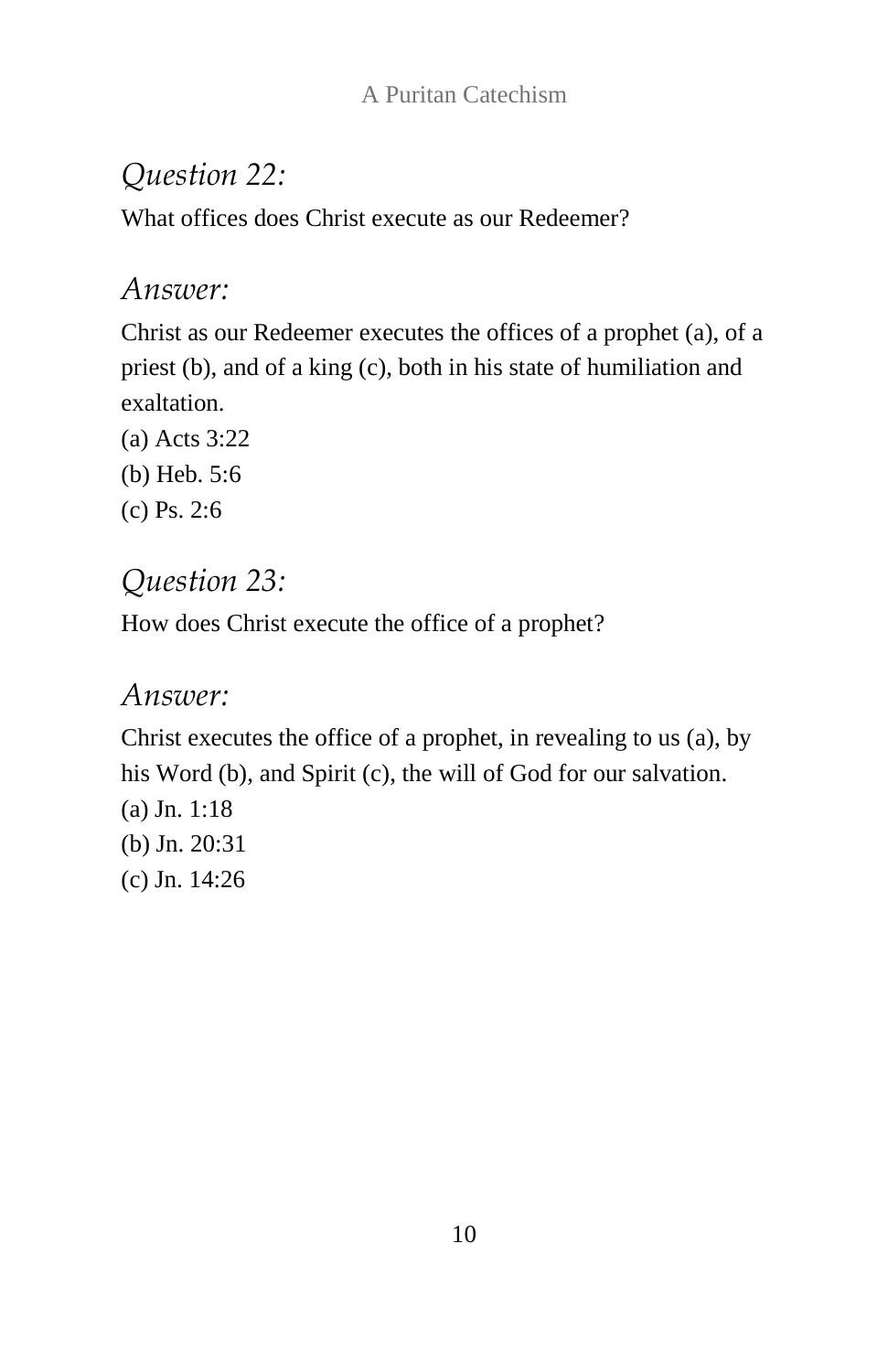# *Question 24:*

How does Christ execute the office of a priest?

## *Answer:*

Christ executes the office of a priest, in his once offering up himself a sacrifice to satisfy divine justice (a), and to reconcile us to God (b), and in making continual intercession for us (c). (a) Heb. 9:28 (b) Heb. 2:17 (c) Heb. 7:25

# *Question 25:*

How does Christ execute the office of a king?

# *Answer:*

Christ executes the office of a king in subduing us to himself (a), in ruling and defending us (b), and in restraining and conquering all his and our enemies.

(a) Ps. 110:3 (b) Matt. 2:6; 1 Cor. 15:25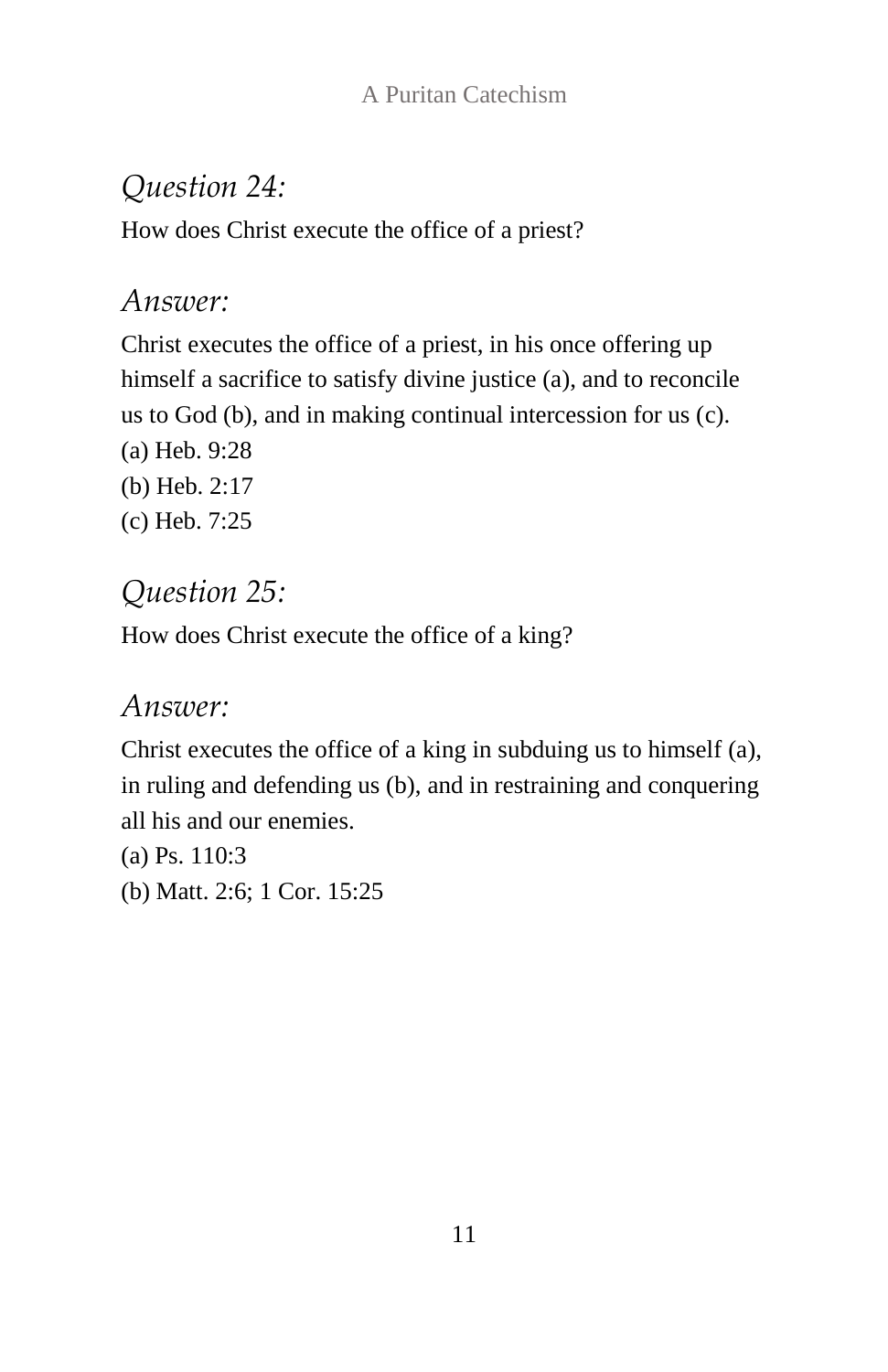### *Question 26:*

Wherein did Christ's humiliation consist?

#### *Answer:*

Christ's humiliation consisted in his being born, and that in a low condition (a), made under the law (b), undergoing the miseries of this life (c), the wrath of God (d), and the cursed death of the cross (e), in being buried, and continuing under the power of death for a time (f).

(a) Lk. 2:7 (b) Gal. 4:4 (c) Isa. 53:3 (d) Matt. 27:46 (e) Phil. 2:8 (f) Matt. 12:40

## *Question 27:*

Wherein consists Christ's exaltation?

#### *Answer:*

Christ's exaltation consists in his rising again from the dead on the third day (a), in ascending up into heaven, and sitting at the right hand of God the Father (b), and in coming to judge the world at the last day (c).

- (a) 1 Cor. 15:4
- (b) Mk. 16:19
- (c) Acts 17:31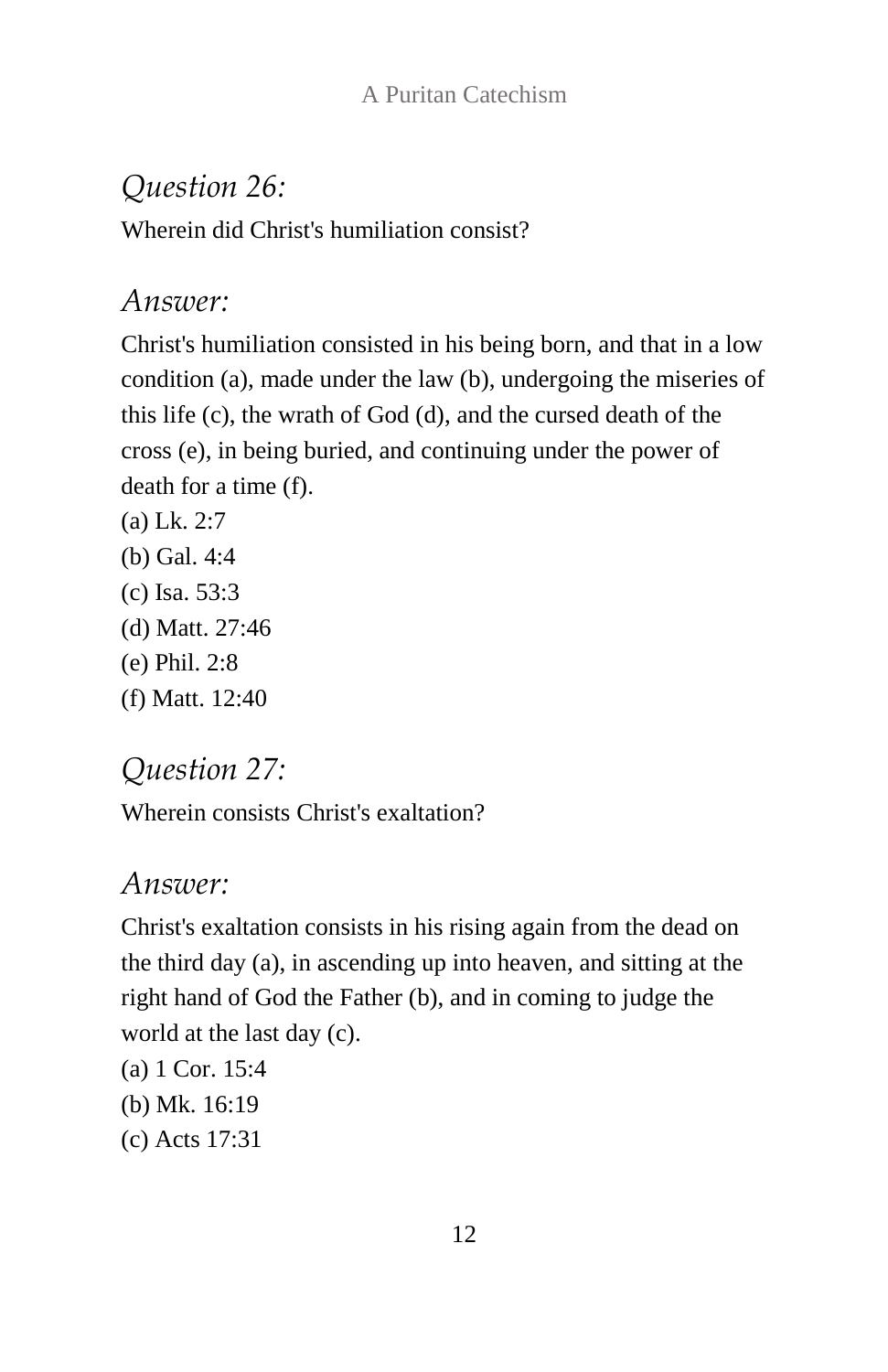# *Question 28:*

How are we made partakers of the redemption purchased by Christ?

## *Answer:*

We are made partakers of the redemption purchased by Christ, by the effectual application of it to us (a) by his Holy Spirit. (b) (a) Jn. 1:12 (b) Tit. 3:5-6

# *Question 29:*

How does the Spirit apply to us the redemption purchased by Christ?

## *Answer:*

The Spirit applies to us the redemption purchased by Christ, by working faith in us (a), and by it uniting us to Christ in our effectual calling (b).

(a) Eph. 2:8 (b) Eph. 3:17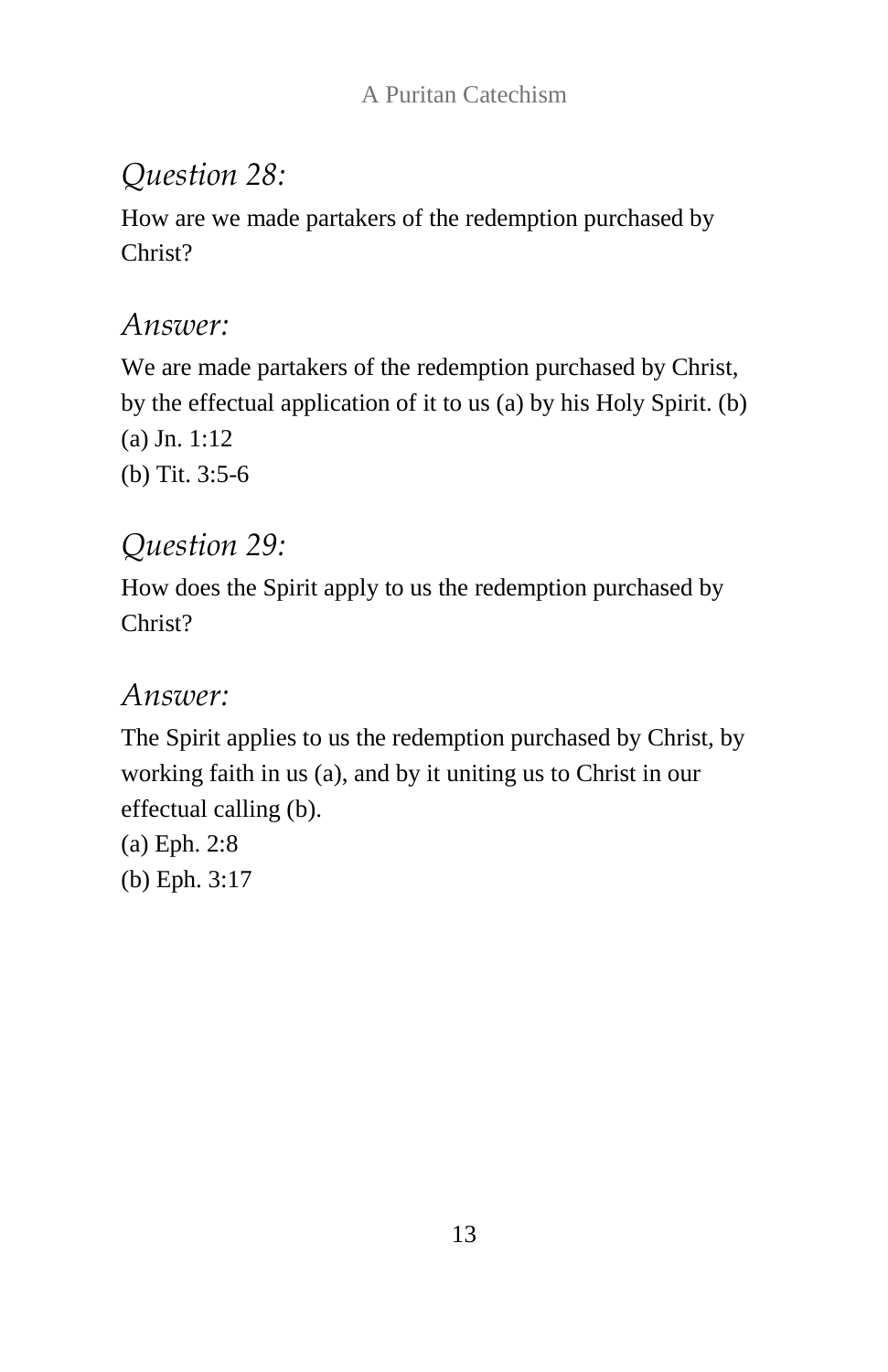*Question 30:*

What is effectual calling?

#### *Answer:*

Effectual calling is the work of God's Spirit (a) whereby, convincing us of our sin and misery (b), enlightening our minds in the knowledge of Christ (c), and renewing our wills (d), he does persuade and enable us to embrace Jesus Christ freely offered to us in the gospel (e).

- (a) 2 Tim. 1:9
- (b) Acts 2:37
- (c) Acts 26:18
- (d) Ezek. 36:26
- (e) Jn. 6:44-45

# *Question 31:*

What benefits do they who are effectually called, partake of in this life?

# *Answer:*

They who are effectually called, do in this life partake of justification (a), adoption (b), sanctification, and the various benefits which in this life do either accompany, or flow from them (c).

- (a) Rom. 8:30
- (b) Eph. 1:5
- (c) 1 Cor. 1:30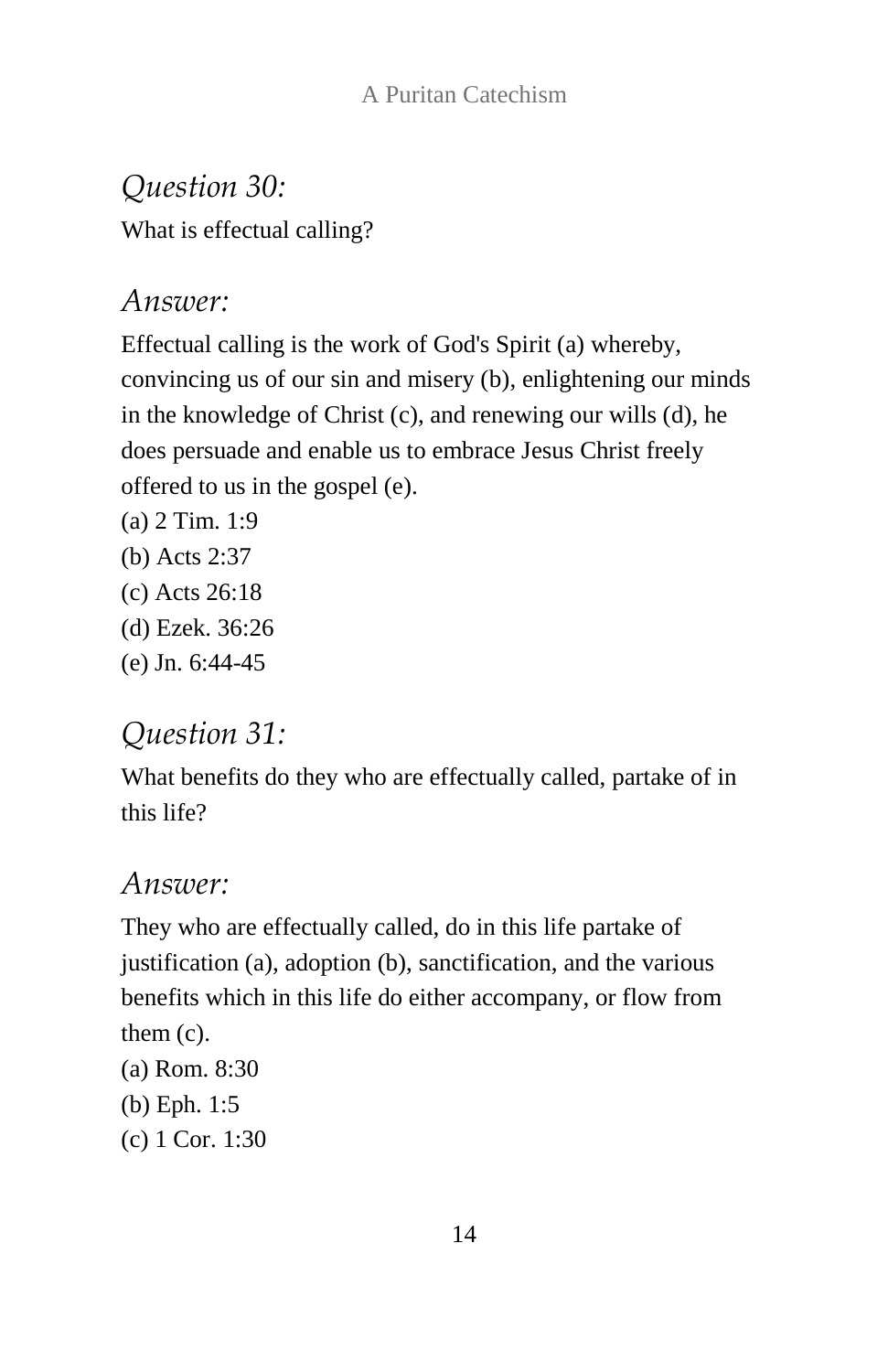# *Question 32:*

What is justification?

## *Answer:*

Justification is an act of God's free grace, wherein he pardons all our sins (a), and accepts us as righteous in his sight (b) only for the righteousness of Christ imputed to us (c), and received by faith alone (d). (a) Rom. 3:24; Eph. 1:7 (b) 2 Cor. 5:21

- (c) (Rom. 5:19
- (d) Gal. 2:16; Phil. 3:9

*Question 33:* What is adoption?

## *Answer:*

Adoption is an act of God's free grace (a), whereby we are received into the number, and have a right to all the privileges of the sons of God (b).

- (a) 1 Jn. 3:1
- (b) Jn. 1:12; Rom. 8:17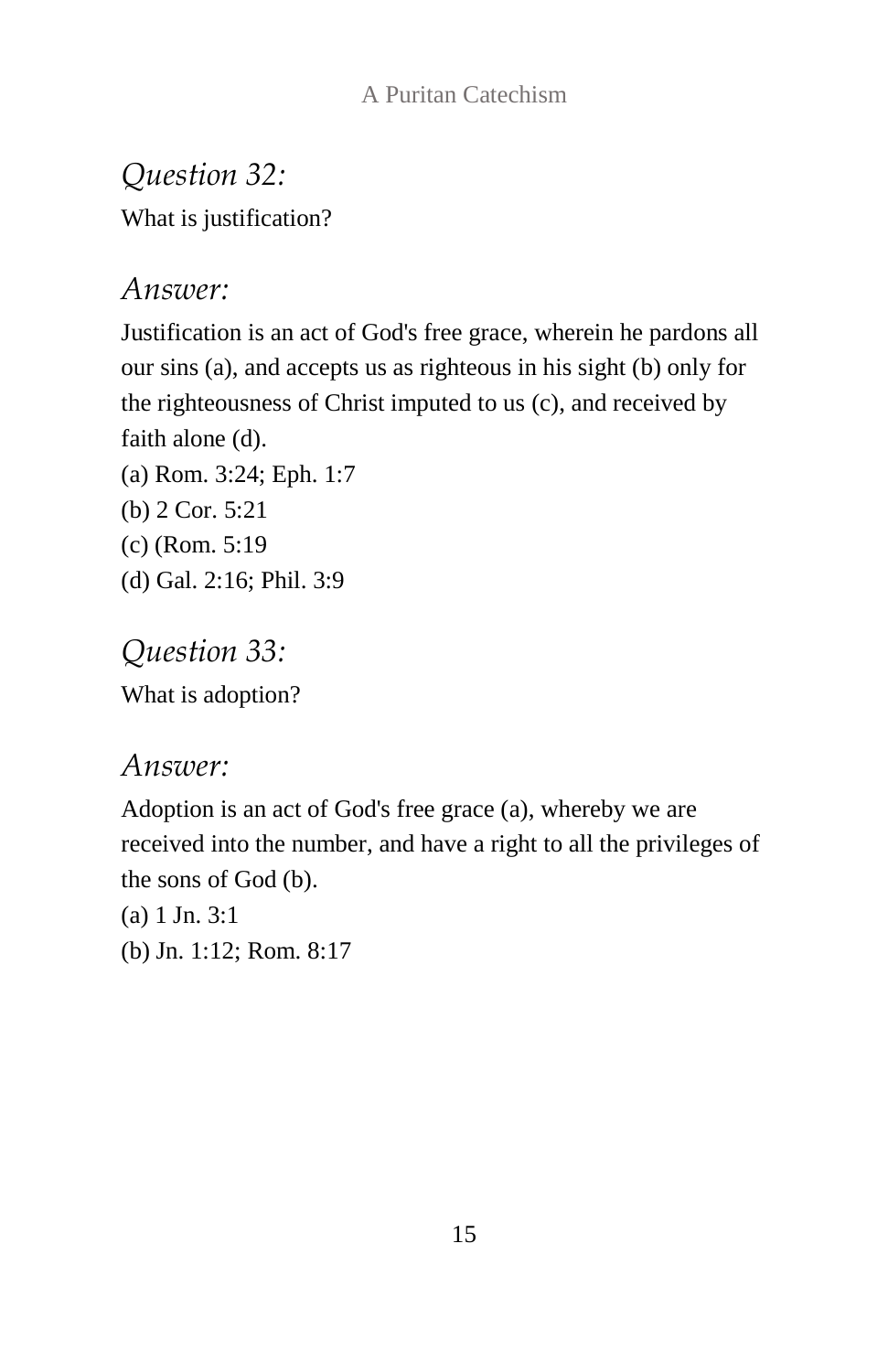# *Question 34:*

What is sanctification?

# *Answer:*

Sanctification is the work of God's Spirit (a), whereby we are renewed in the whole man after the image of God (b), and are enabled more and more to die to sin, and live to righteousness (c).

- (a) 2 Thess. 2:13 (b) Eph. 4:24
- (c) Rom. 6:11

# *Question 35:*

What are the benefits which in this life do either accompany or flow from justification, adoption, and sanctification?

# *Answer:*

The benefits which in this life do accompany or flow from justification (a), are assurance of God's love, peace of conscience, joy in the Holy Spirit (b), increase of grace, perseverance in it to the end (c).

- (a) Rom. 5:1-2, 5
- (b) Rom. 14:17
- (c) Prov. 4:18; 1 Jn. 5:13; 1 Pet. 1:5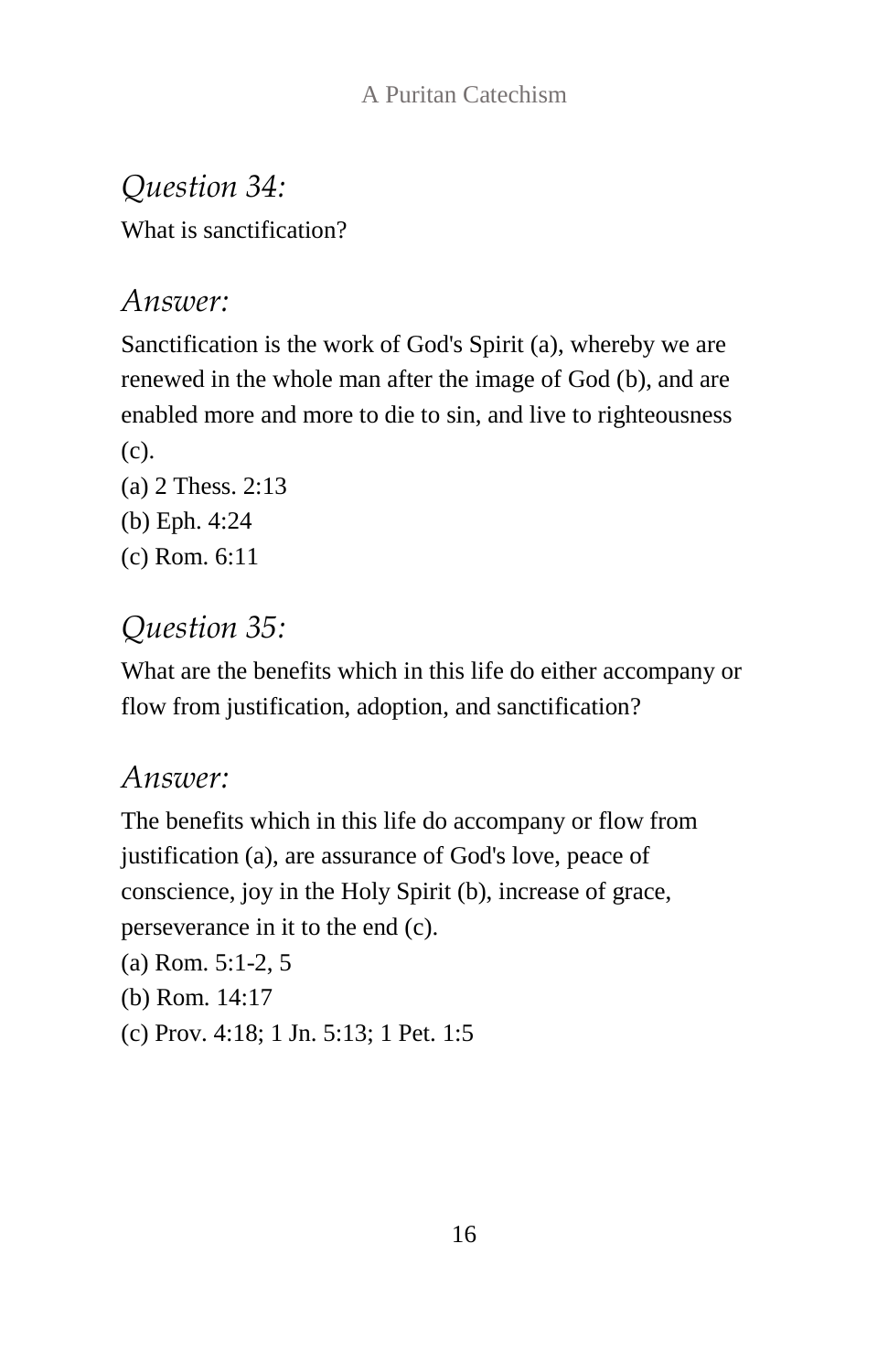# *Question 36:*

What benefits do believers receive from Christ at their death?

## *Answer:*

The souls of believers are at their death made perfect in holiness (a) and do immediately pass into glory (b), and their bodies, being still united to Christ (c), do rest in their graves (d) till the resurrection (e).

(a) Heb. 12:23 (b) Phil. 1:23; 2 Cor. 5:8; Lk. 23:43 (c) 1 Thess. 4:14 (d) Isa. 57:2 (e) Job 19:26

# *Question 37:*

What benefits do believers receive from Christ at the resurrection?

## *Answer:*

At the resurrection, believers being raised up in glory (a), shall be openly acknowledged and acquitted in the day of judgment (b), and made perfectly blessed both in soul and body in the full enjoying of God (c) to all eternity (d).

- (a) 1 Cor. 15:43
- (b) Matt. 10:32
- (c) 1 Jn. 3:2
- (d) 1 Thess. 4:17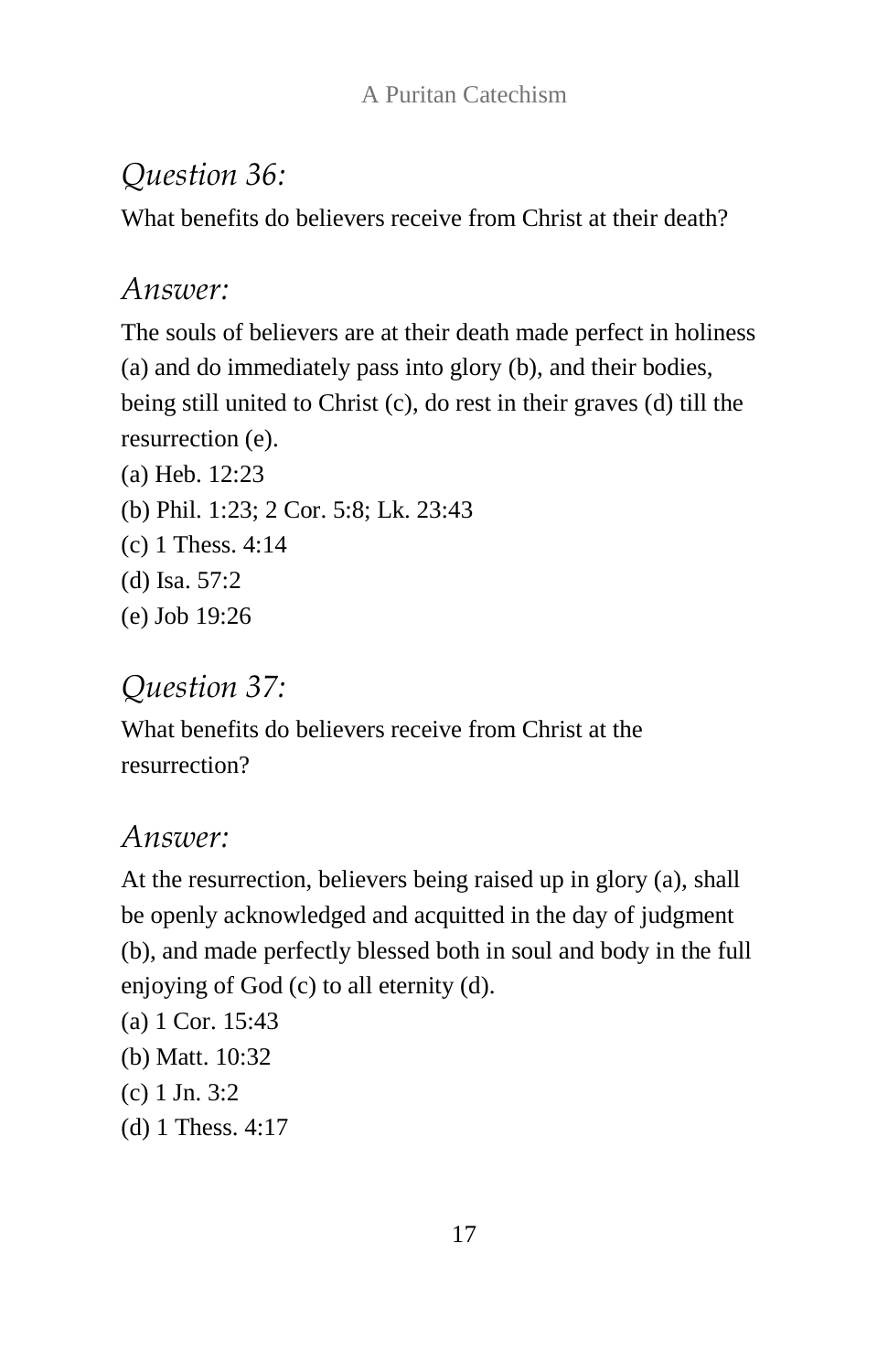## *Question 38:*

What shall be done to the wicked at their death?

#### *Answer:*

The souls of the wicked shall at their death be cast into the torments of hell (a), and their bodies lie in their graves till the resurrection, and judgement of the great day (b).

(a) Lk. 16:22-24

(b) Ps. 49:14

## *Question 39:*

What shall be done to the wicked at the day of judgment?

#### *Answer:*

At the day of judgment the bodies of the wicked being raised out of their graves, shall be sentenced, together with their souls, to unspeakable torments with the devil and his angels for ever (a). (a) Dan. 12:2; Jn. 5:28-29; 2 Thess. 1:9; Matt. 25:41

# *Question 40:*

What did God reveal to man for the rule of his obedience?

# *Answer:*

The rule which God first revealed to man for his obedience, is the moral law (a), which is summarised in the ten commandments.

(a) Deut. 10:4; Matt. 19:17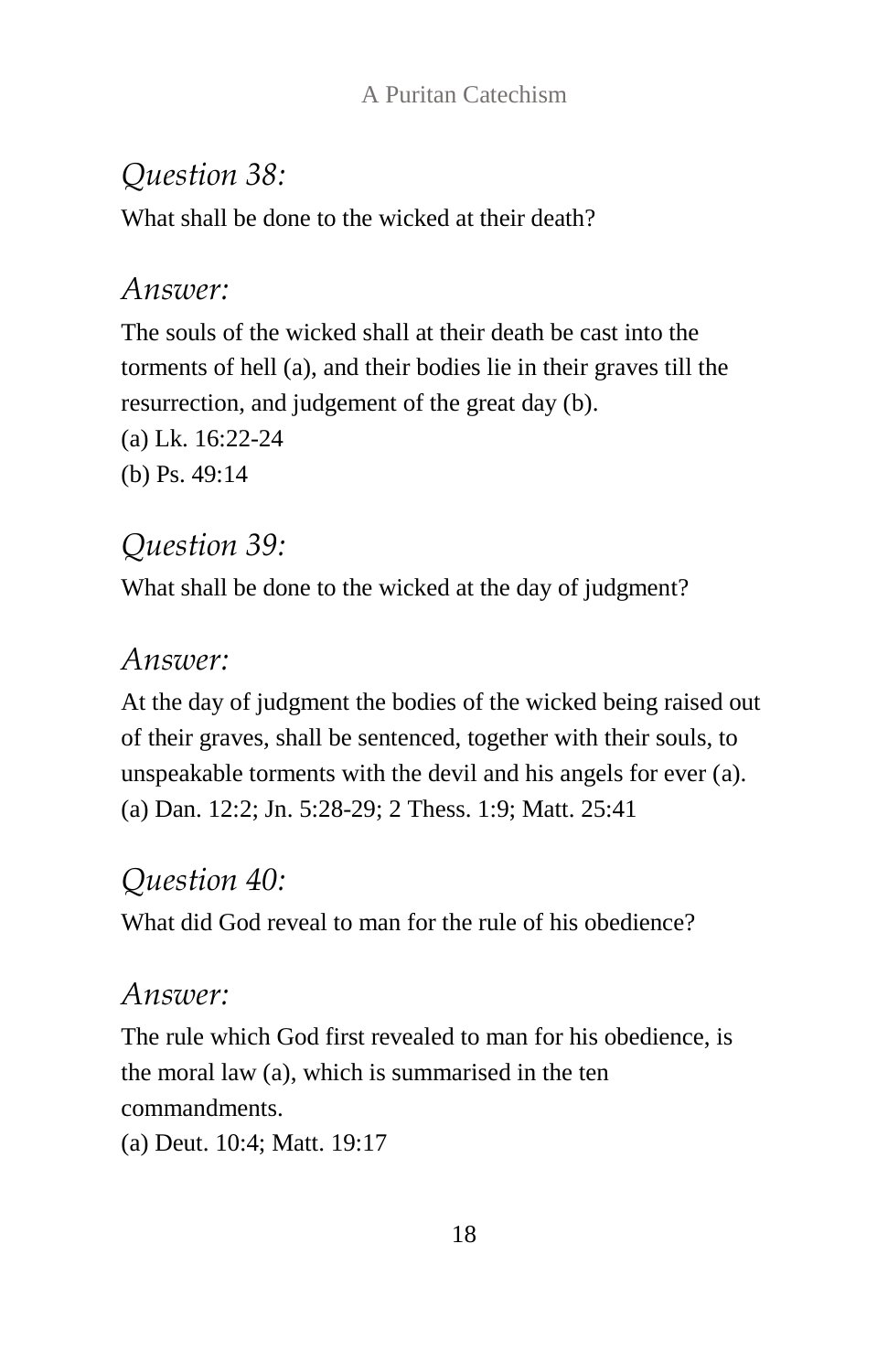# *Question 41:*

What is the sum of the ten commandments?

## *Answer:*

The sum of the ten commandments is to love the Lord our God with all our heart, with all our soul, with all our strength, and with all our mind; and our neighbour as ourselves (a). (a) Matt. 22:37-40

# *Question 42:*

Which is the first commandment?

## *Answer:*

The first commandment is, "Thou shalt have no other gods before me."

# *Question 43:*

What is required in the first commandment?

## *Answer:*

The first commandment requires us to know (a) and acknowledge God to be the only true God, and our God (b), and to worship and glorify him accordingly (c) .

- (a)1 Chron. 28:9 (b)Deut. 26:17
- (c) Matt. 4:10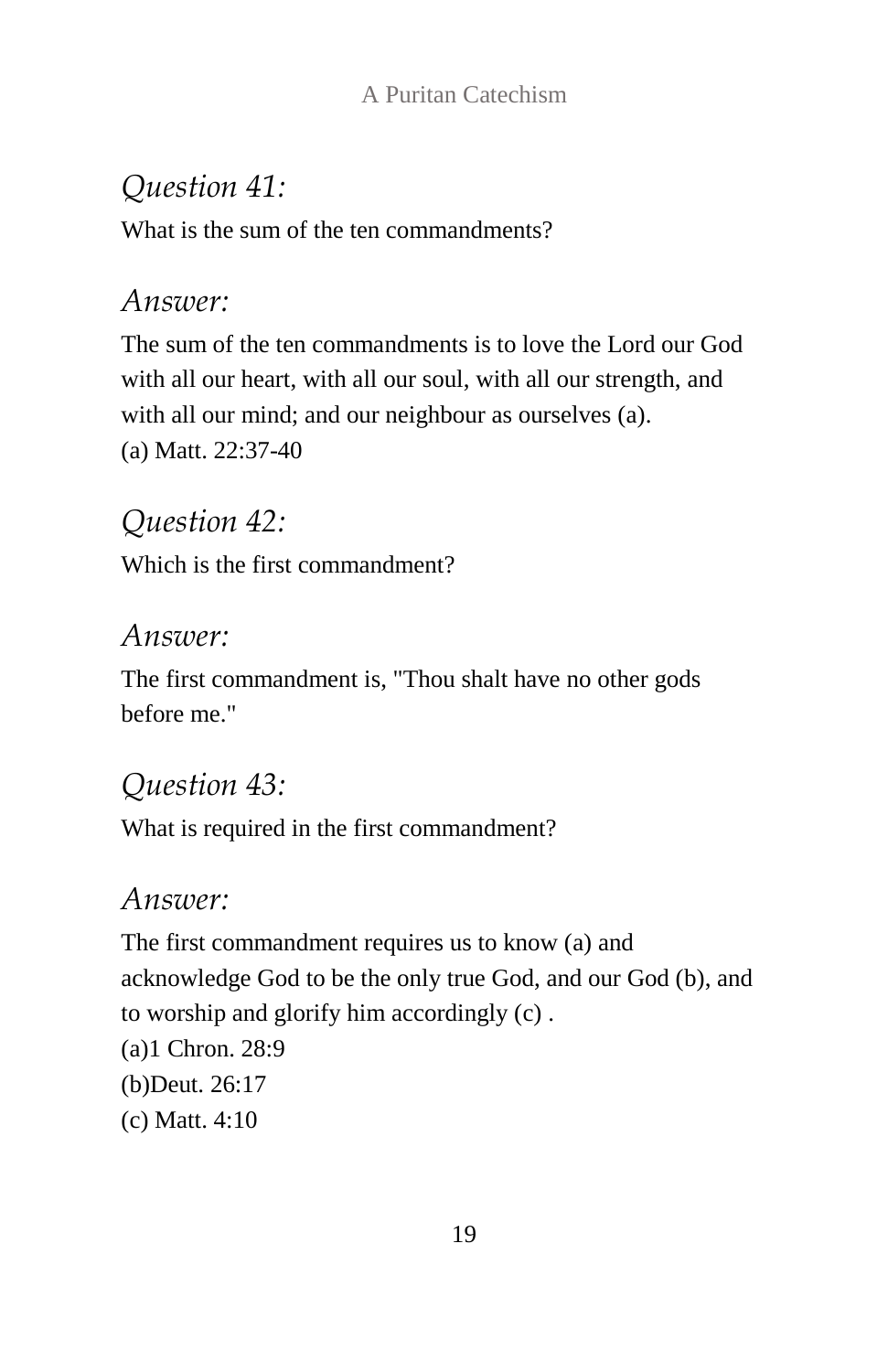# *Question 44:*

Which is the second commandment?

#### *Answer:*

The second commandment is, "Thou shalt not make unto thee any graven image, or any likeness of anything that is in heaven above, or that is in the earth beneath, or that is in the water under the earth: Thou shalt not bow down thyself to them, nor serve them: for I the Lord thy God am a jealous God, visiting the iniquity of the fathers upon the children unto the third and fourth generation of them that hate me; and shewing mercy unto thousands of them that love me, and keep my commandments."

# *Question 45:*

What is required in the second commandment?

# *Answer:*

The second commandment requires the receiving, observing (a), and keeping pure and entire all such religious worship and ordinances as God has appointed in his Word (b). (a) Deut. 32:46; Matt. 28:20 (b) Deut. 12:32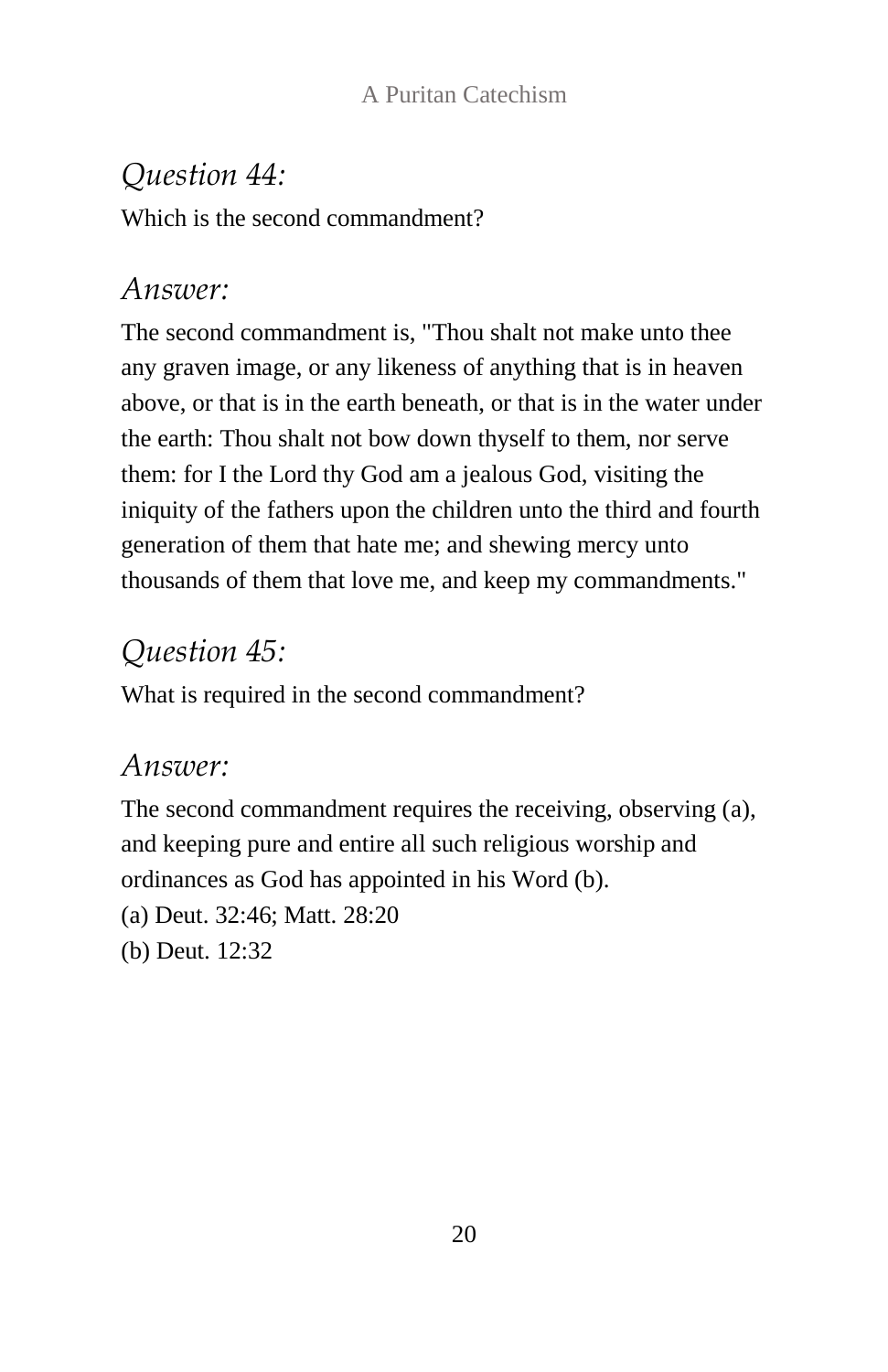# *Question 46:*

What is forbidden in the second commandment?

## *Answer:*

The second commandment forbids the worshipping of God by images (a), or any other way not appointed in his Word (b). (a) Deut. 4:15-16 (b) Col. 2:18

# *Question 47:*

Which is the third commandment?

# *Answer:*

The third commandment is, "Thou shalt not take the name of the Lord thy God in vain; for the Lord will not hold him guiltless that takes his name in vain."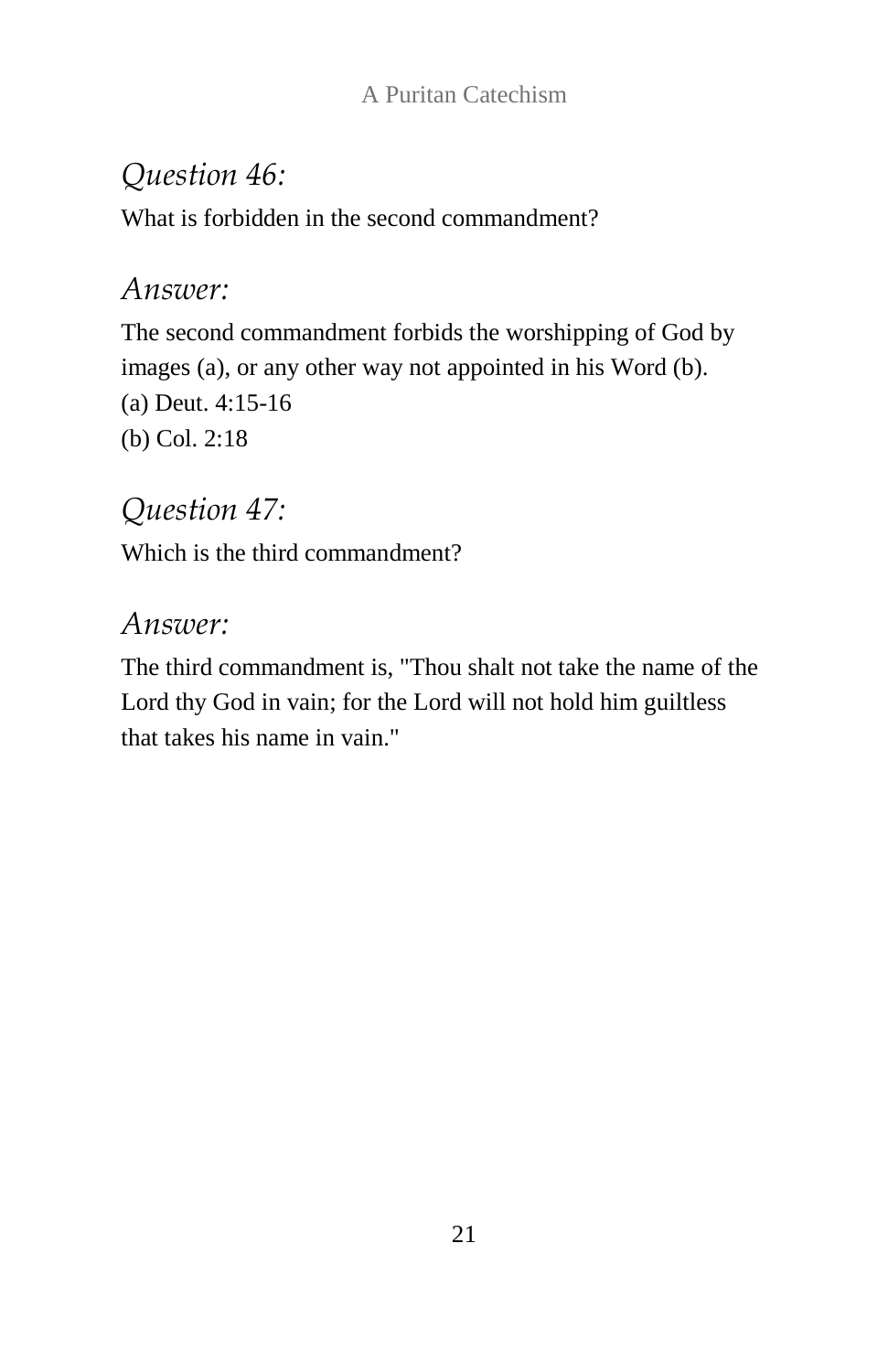# *Question 48:*

What is required in the third commandment?

## *Answer:*

The third commandment requires the holy and reverent use of God's names (a), titles, attributes (b), ordinances (c), Word (d), and works (e).

(a) Ps. 29:2 (b) Rev. 15:3-4 (c) Eccl. 5:1 (d) Ps. 138:2) (e) Job 36:24; Deut. 28:58-59

# *Question 49:*

Which is the fourth commandment?

# *Answer:*

The fourth commandment is, "Remember the Sabbath day, to keep it holy. Six days shalt thou labour, and do all thy work: but the seventh day is the Sabbath of the Lord thy God: in it thou shalt not do any work, thou, nor thy son, nor thy daughter, thy manservant, nor thy maidservant, nor they cattle, nor thy stranger that is within thy gates. For in six days the Lord made heaven and earth, the sea, and all that in them is, and rested the seventh day: wherefore the Lord blessed the Sabbath day and hallowed it."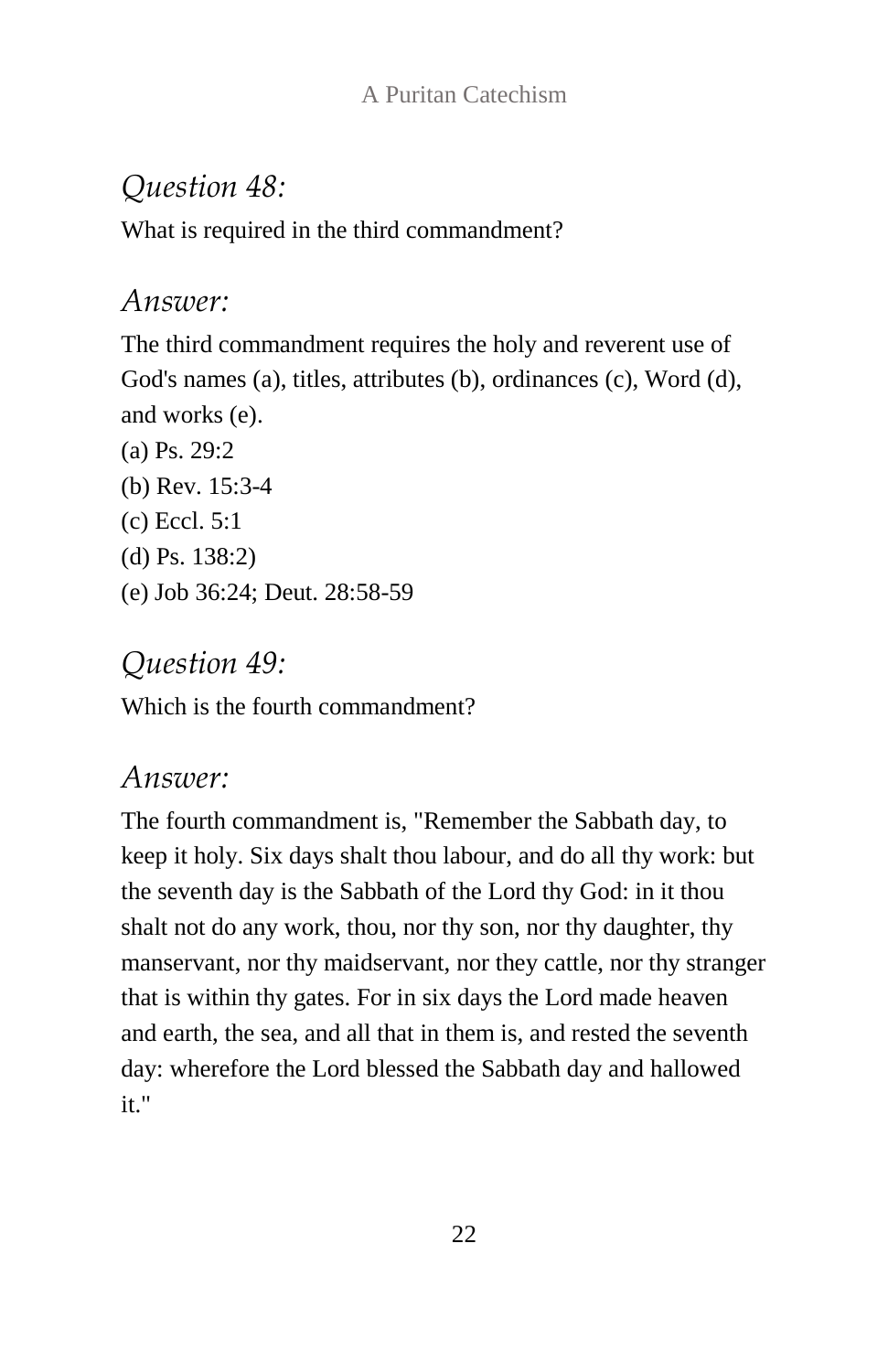# *Question 50:*

What is required in the fourth commandment?

#### *Answer:*

The fourth commandment requires the keeping holy to God such set times as he has appointed in his Word, expressly one whole day in seven, to be a holy Sabbath to himself (a). (a) Lev. 19:30; Deut. 5:12

## *Question 51:*

How is the Sabbath to be sanctified?

## *Answer:*

The Sabbath is to be sanctified by a holy resting all that day, even from such worldly employments and recreations as are lawful on other days (a), and spending the whole time in the public and private exercises of God's worship (b), except so much as is taken up in the works of necessity and mercy (c). (a) Lev. 23:3

- (b) Ps. 92:1-2; Isa. 58:13-14
- (c) Matt. 12:11-12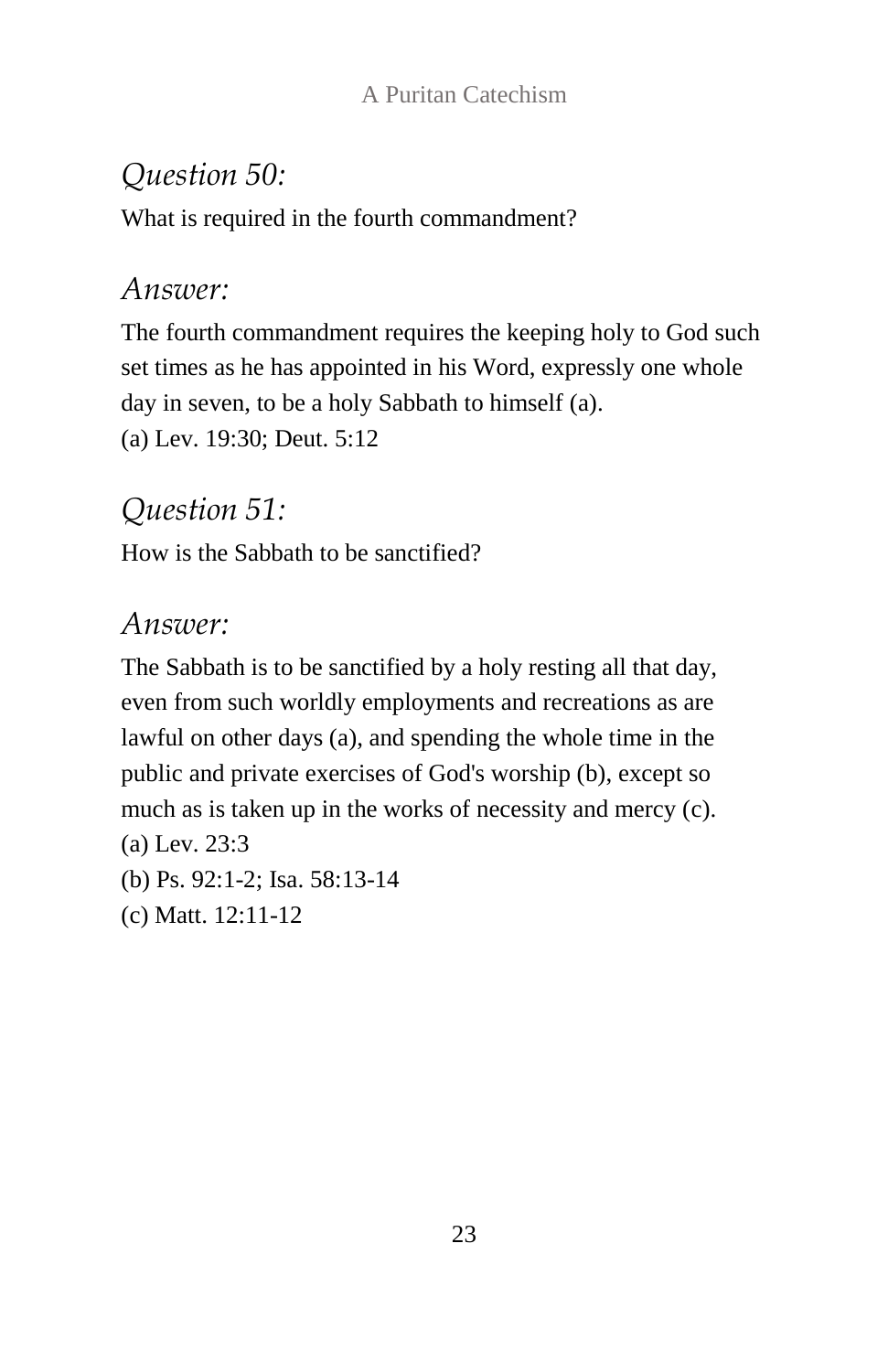# *Question 52:*

Which is the fifth commandment?

## *Answer:*

The fifth commandment is, "Honour thy father and thy mother: that thy days may be long upon the land which the Lord thy God giveth thee."

# *Question 53:*

What is required in the fifth commandment?

# *Answer:*

The fifth commandment requires the preserving the honour, and performing the duties belonging to everyone in their various positions and relationships as superiors (a), inferiors (b), or equals (c).

```
(a) Eph. 5:21-22; Eph. 6:1, 5; Rom. 13:1
(b) Eph. 6:9
(c)Rom. 12:10
```
# *Question 54:*

What is the reason annexed to the fifth commandment?

# *Answer:*

The reason annexed to the fifth commandment is, a promise of long life and prosperity — as far as it shall serve for God's glory, and their own good — to all such as keep this commandment (a). (a) Eph. 6:2-3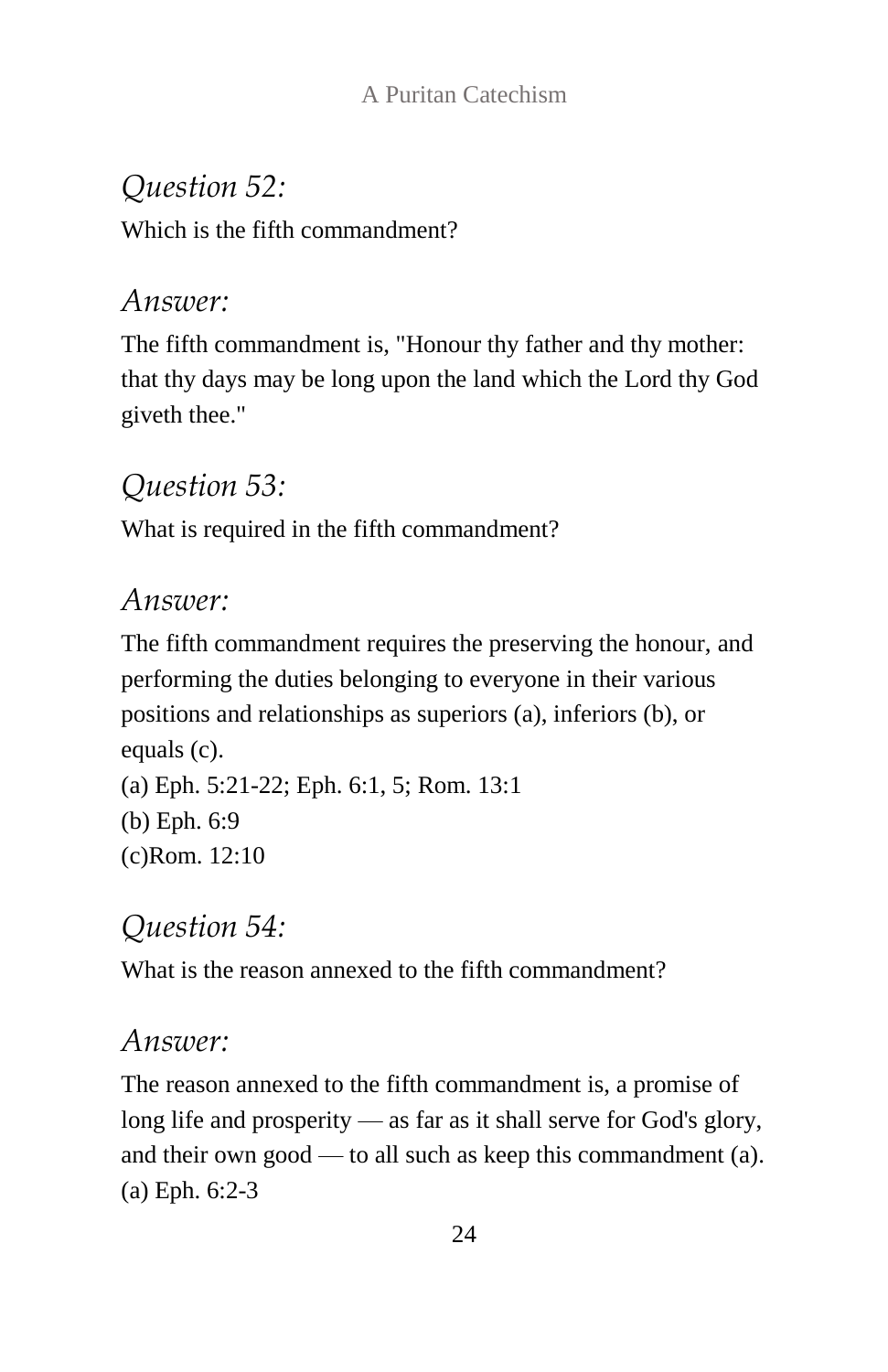# *Question 55:*

Which is the sixth commandment?

*Answer:* The sixth commandment is, "Thou shalt not kill."

# *Question 56:*

What is forbidden in the sixth commandment?

## *Answer:*

The sixth commandment forbids the taking away of our own life (a), or the life of our neighbor unjustly (b), or whatever tends to it (c). (a) Acts 16:28

(b)Gen. 9:6 (c) Prov. 24:11-12

*Question 57:* Which is the seventh commandment?

# *Answer:*

The seventh commandment is, "Thou shalt not commit adultery."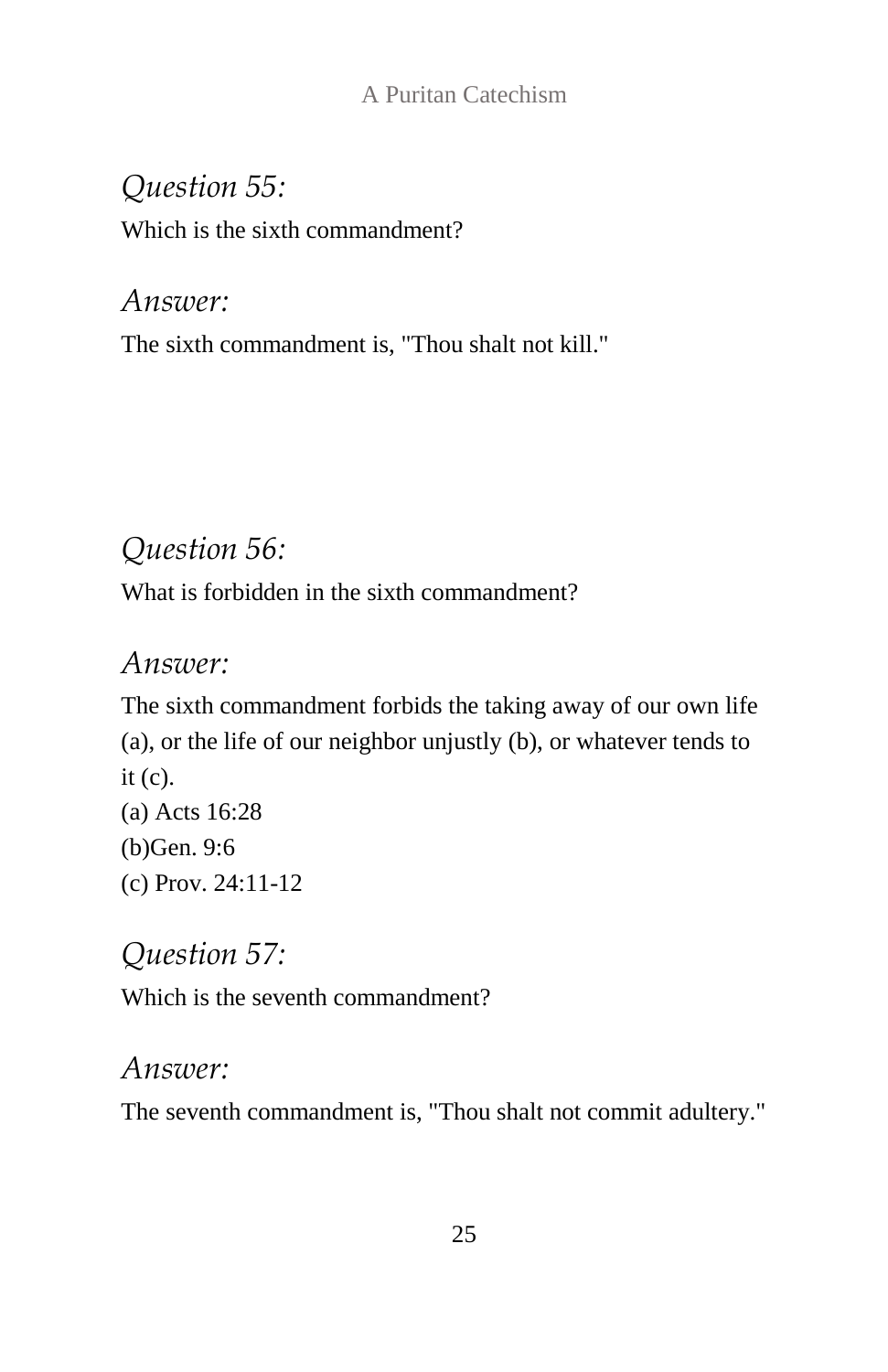## *Question 58:*

What is forbidden in the seventh commandment?

#### *Answer:*

The seventh commandment forbids all unchaste thoughts (a), words (b), and actions (c). (a) Matt. 5:28; Col. 4:6 (b) Eph. 5:4; 2 Tim. 2:22 (c) Eph. 5:3

## *Question 59:*

Which is the eighth commandment?

#### *Answer:*

The eighth commandment is, "Thou shalt not steal."

#### *Question 60:*

What is forbidden in the eighth commandment?

#### *Answer:*

The eighth commandment forbids whatever does or may unjustly hinder our own (a), or our neighbor's wealth, or outward estate (b). (a) 1 Tim. 5:8; Prov. 28:19; Prov. 21:6 (b) Eph. 4:28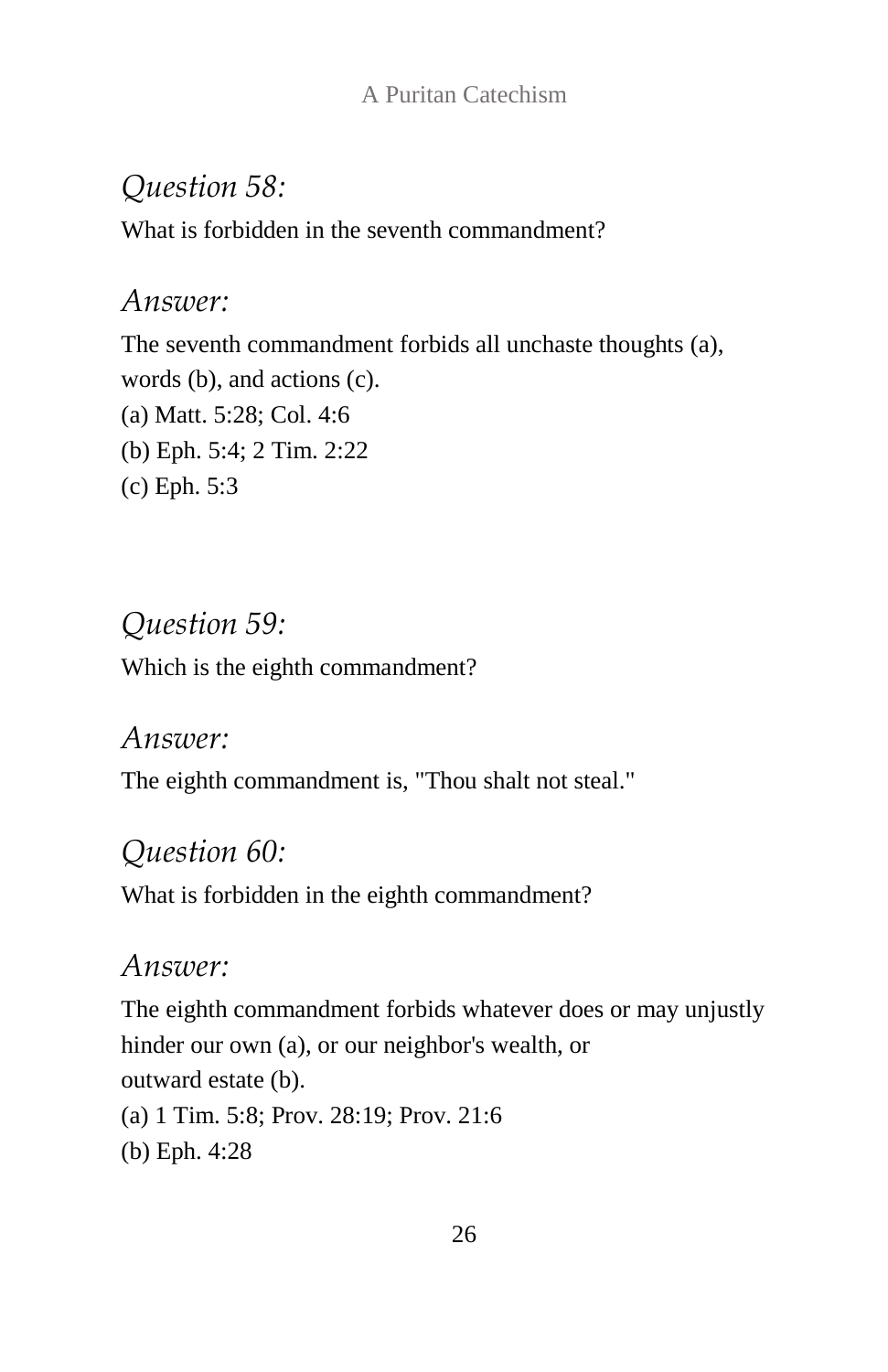# *Question 61:*

Which is the ninth commandment?

#### *Answer:*

The ninth commandment is, "Thou shalt not bear false witness against thy neighbor."

# *Question 62:*

What is required in the ninth commandment?

## *Answer:*

The ninth commandment requires the maintaining and promoting of truth between man and man (a), and of our own (b), and our neighbor's good name (c), especially in witness-bearing (d).

- (a) Zech. 8:16 (b) 1 Pet. 3:16; Acts 25:10 (c) 3 Jn. 1:12
- (d) Prov. 14:5, 25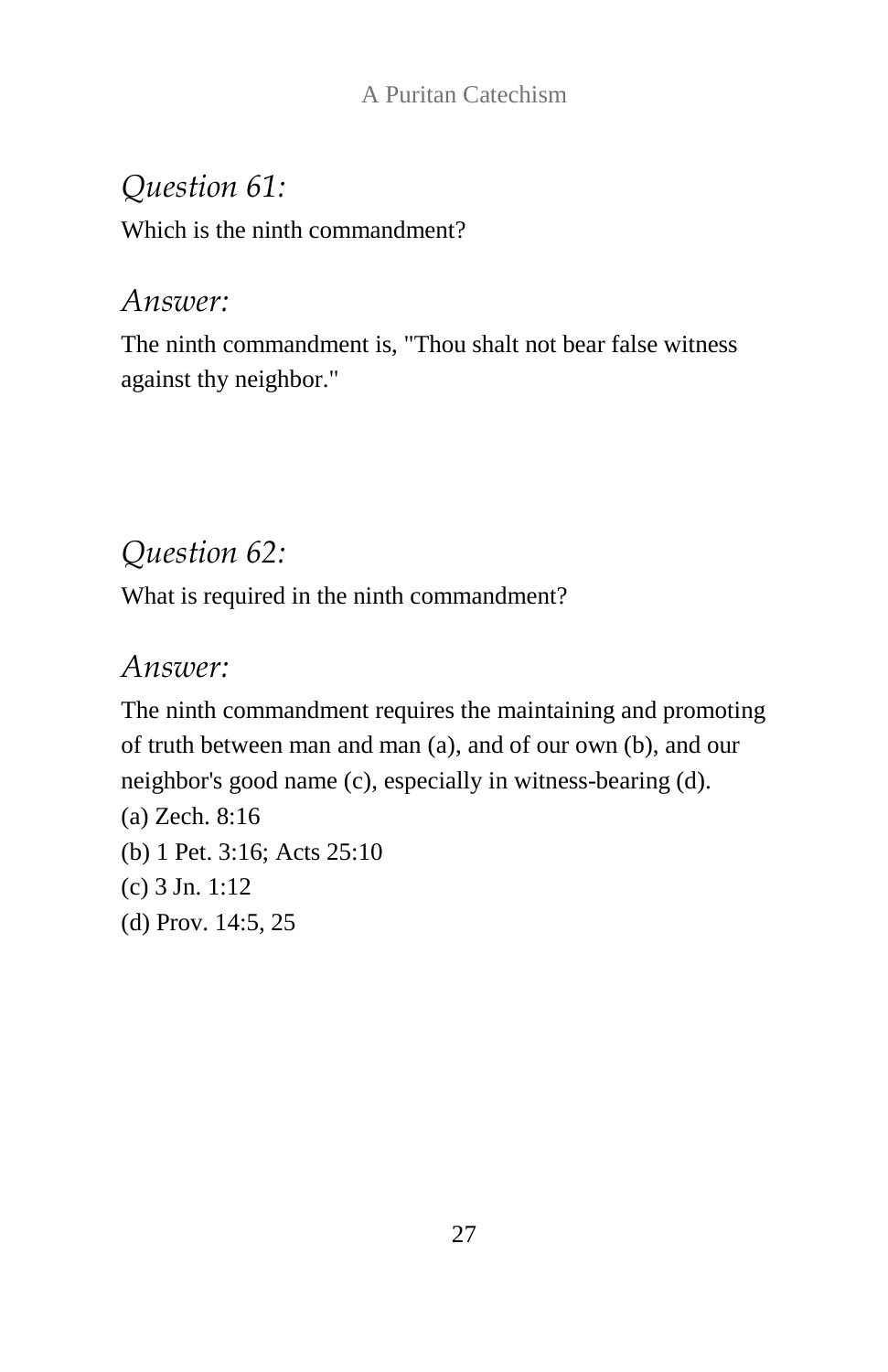# *Question 63:*

What is the tenth commandment?

## *Answer:*

The tenth commandment is, "Thou shalt not covet thy neighbor's house; thou shalt not covet thy neighbor's wife, nor his manservant, or his maidservant, nor his ox, nor his ass, nor anything that is thy neighbor's."

# *Question 64:*

What is forbidden in the tenth commandment?

# *Answer:*

The tenth commandment forbids all discontentment with our own estate (a), envying or grieving at the good of our neighbor, (b), and all inordinate emotions and affections to anything that is his  $(c)$ .

(a) 1 Cor. 10:10 (b) Gal. 5:26 (c) Col. 3:5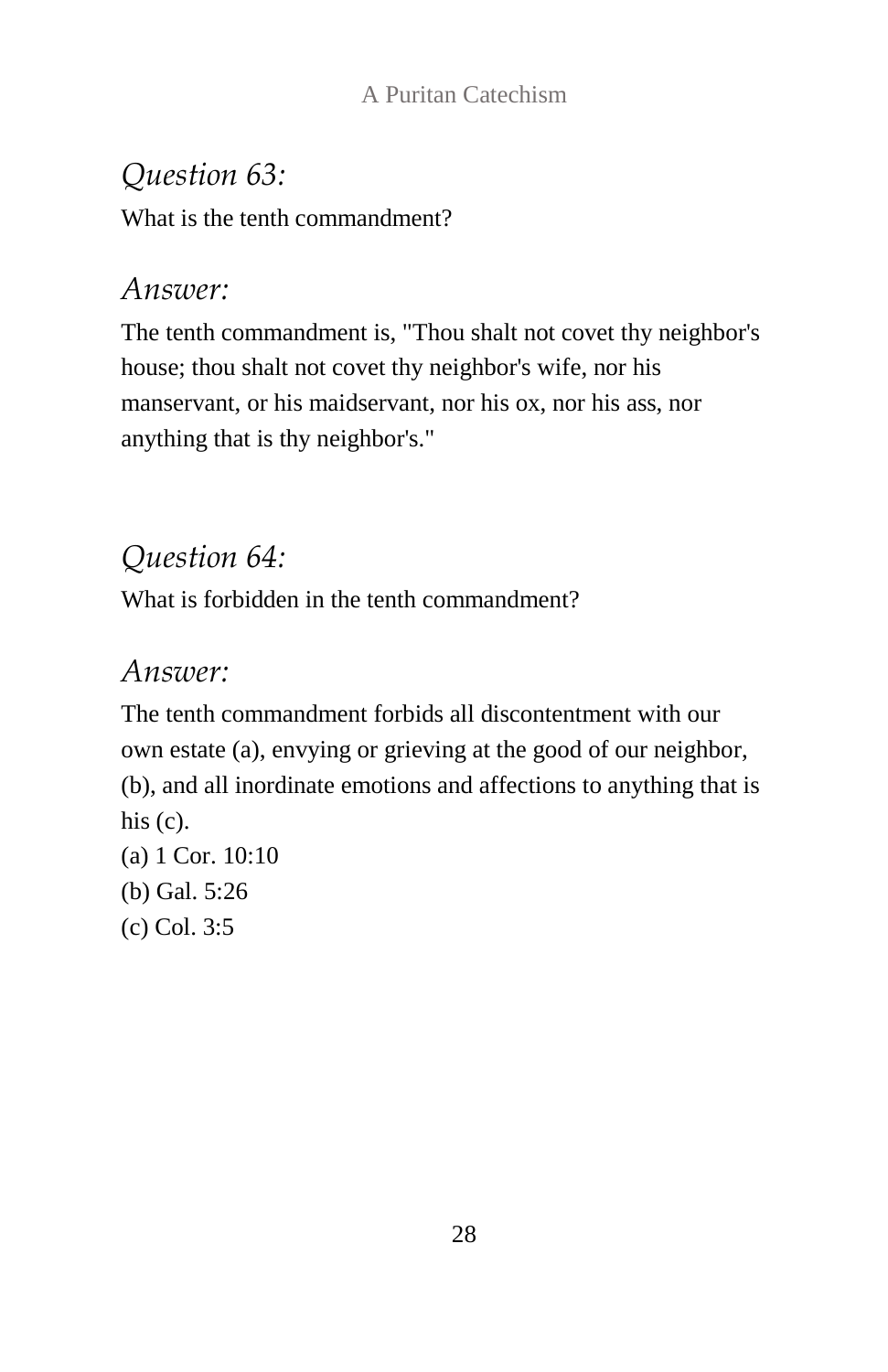# *Question 65:*

Is any man able perfectly to keep the commandments of God?

## *Answer:*

No mere man, since the fall, is able in his life perfectly to keep the commandments of God (a), but does daily break them in thought, (b) word (c), and deed (d).

- (a) Eccl. 7:20
- (b) Gen. 8:21
- (c) Jas. 3:8
- (d) Jas. 3:2

# *Question 66:*

Are all transgressions of the law equally heinous?

# *Answer:*

Some sins in themselves, and by reason of various aggravations, are more heinous in the sight of God than others (a). (a) Jn. 19:11; 1 Jn. 5:16

# *Question 67:*

What does every sin deserve?

# *Answer:*

Every sin deserves God's wrath and curse, both in this life and that which is to come (a). (a) Eph. 5:6; Ps. 11:6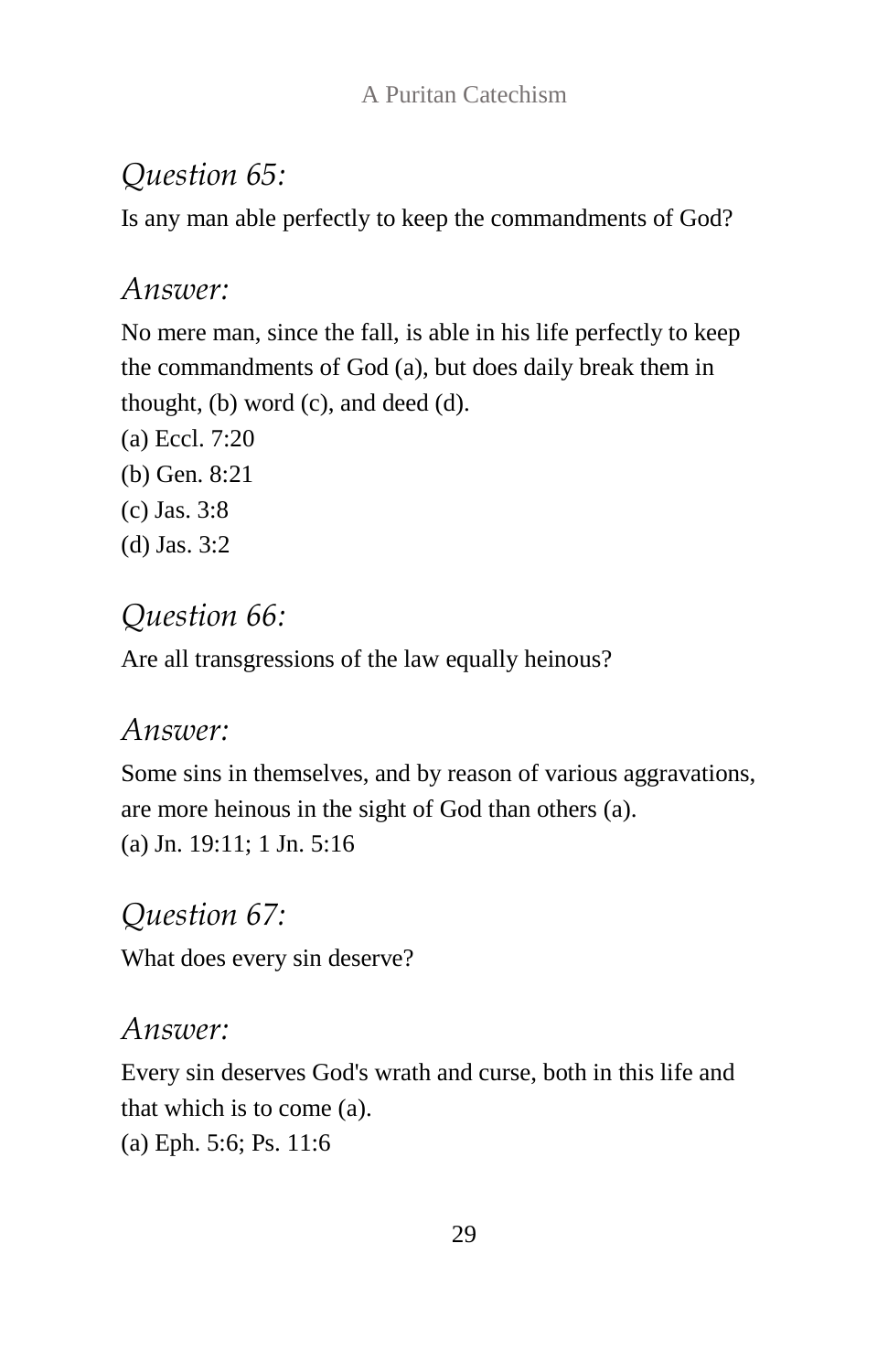## *Question 68:*

How may we escape his wrath and curse due to us for sin?

## *Answer:*

To escape the wrath and curse of God due to us for sin, we must believe in the Lord Jesus Christ (a), trusting alone to his blood and righteousness. This faith is attended by repentance for the past (b) and leads to holiness in the future.

(a) Jn. 3:16 (b) Acts 20:21

*Question 69:* What is faith in Jesus Christ?

#### *Answer:*

Faith in Jesus Christ is a saving grace (a), whereby we receive (b), and rest upon him alone for salvation (c), as he is set forth in the gospel (d).

(a) Heb. 10:39 (b) Jn. 1:12 (c) Phil. 3:9 (d) Isa. 33:22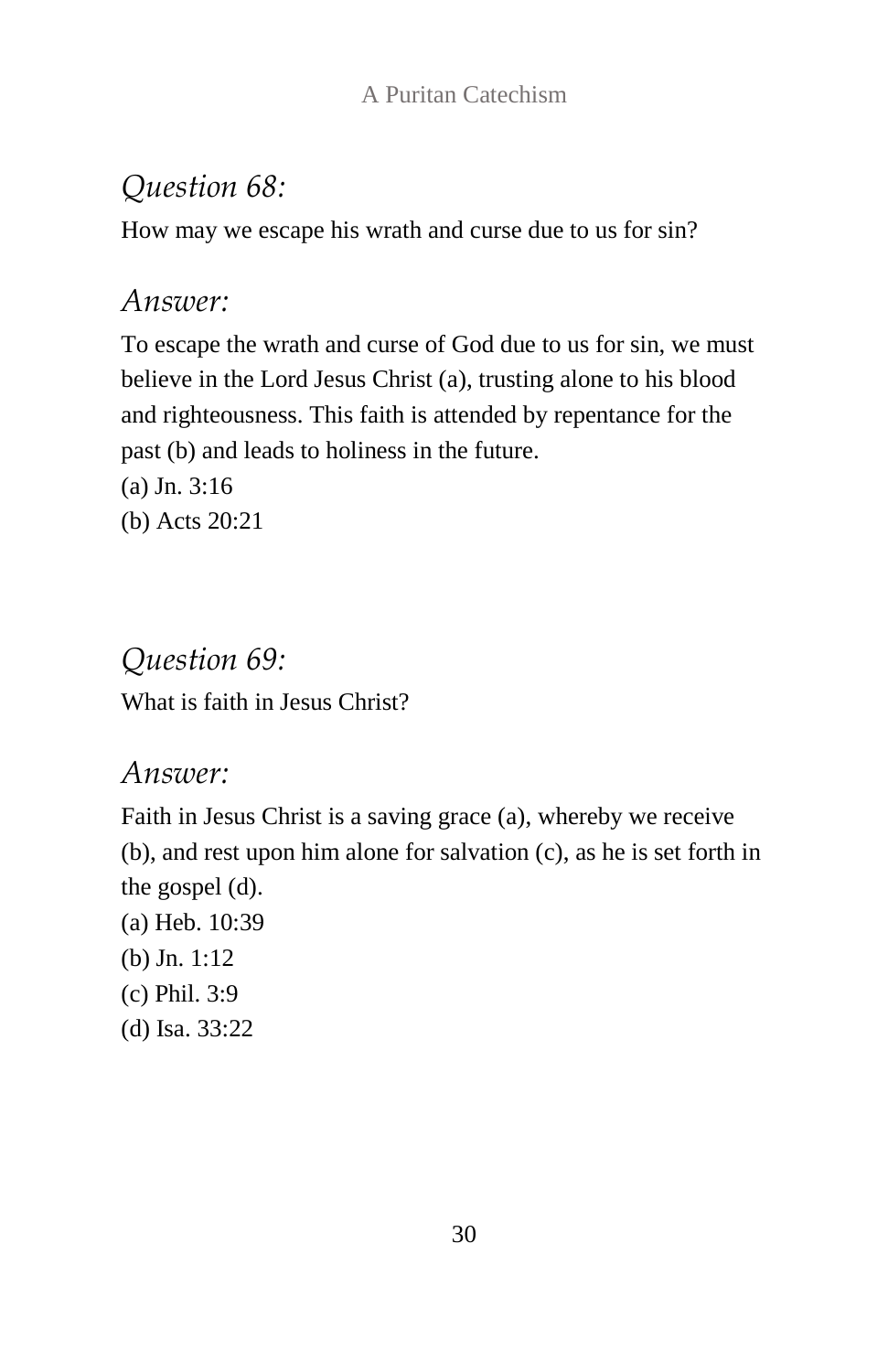# *Question 70:* What is repentance to life?

## *Answer:*

Repentance to life is a saving grace (a), whereby a sinner, out of a true sense of his sins (b), and apprehension of the mercy of God in Christ (c), does with grief and hatred of his sin turn from it to God (d), with full purpose to strive after new obedience (e). (a) Acts 11:18 (b) Acts 2:37 (c) Joel 2:13 (d) Jer. 31:18-19 (e) Ps. 119:59

# *Question 71:*

What are the outward means whereby the Holy Spirit communicates to us the benefits of redemption?

## *Answer:*

The outward and ordinary means whereby the Holy Spirit communicates to us the benefits of Christ's redemption, are the Word, by which souls are begotten to spiritual life; Baptism, the Lord's Supper, Prayer, and Meditation, by all which believers are further edified in their most holy faith (a). (a) Acts 2:41-42; Jas. 1:18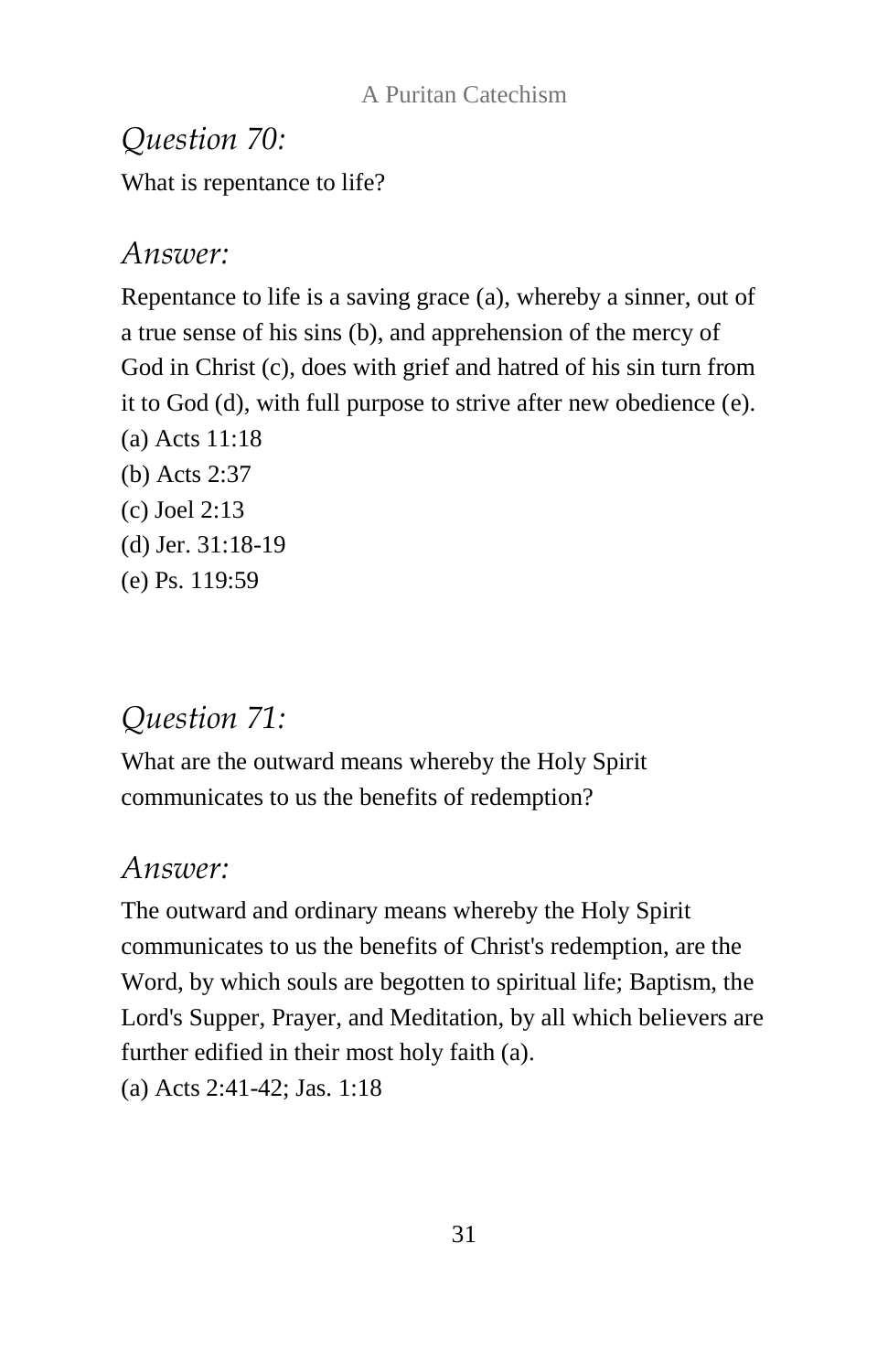# *Question 72:*

How is the Word made effectual to salvation?

## *Answer:*

The Spirit of God makes the reading, but especially the preaching of the Word, an effectual means of convicting and converting sinners, (a) and of building them up in holiness and comfort (b), through faith to salvation (c).

- (a) Ps. 19:7
- (b) 1 Thess. 1:6
- (c) Rom. 1:16

# *Question 73:*

How is the Word to be read and heard that it may become effectual to salvation?

# *Answer:*

That the Word may become effectual to salvation, we must attend to it with diligence (a), preparation (b), and prayer (c), receive it with faith (d), and love (e), lay it up into our hearts (f), and practice it in our lives (g).

- (a) Prov. 8:34 (b) 1 Pet. 2:1-2 (c) Ps 119:18
- (d) Heb. 4:2
- (e) 2 Thess. 2:10
- (f) Ps. 119:11
- (g) Jas. 1:25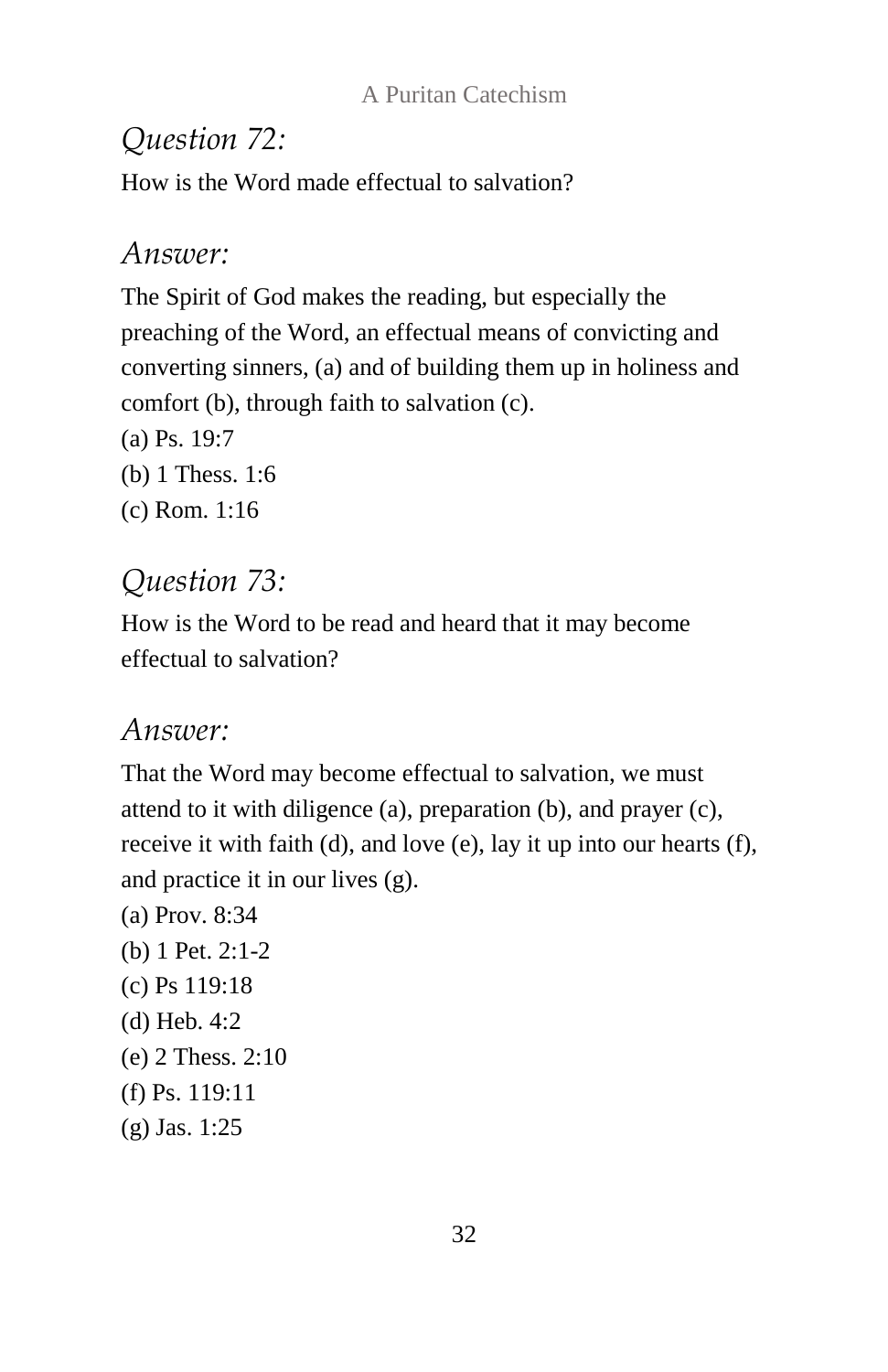## *Question 74:*

How do Baptism and the Lord's Supper become spiritually helpful?

#### *Answer:*

Baptism and the Lord's Supper become spiritually helpful, not from any virtue in them, or in him who does administer them (a), but only by the blessing of Christ (b), and the working of the Spirit in those who by faith receive them (c). (a) 1 Cor. 3:7; 1 Pet. 3:21

- (b) 1 Cor. 3:6
- (c) 1 Cor. 12:13

# *Question 75:* What is Baptism?

# *Answer:*

Baptism is an ordinance of the New Testament, instituted by Jesus Christ (a), to be to the person baptized a sign of his fellowship with him, in his death, and burial, and resurrection (b), of his being ingrafted into him (c), of remission of sins (d), and of his giving up himself to God through Jesus Christ, to live and walk in newness of life (e).

- (a) Matt. 28:19
- (b) Rom. 6:3; Col. 2:12
- (c) Gal. 3:27
- (d) Mk. 1:4; Acts 22:16
- (e) Rom. 6:4-5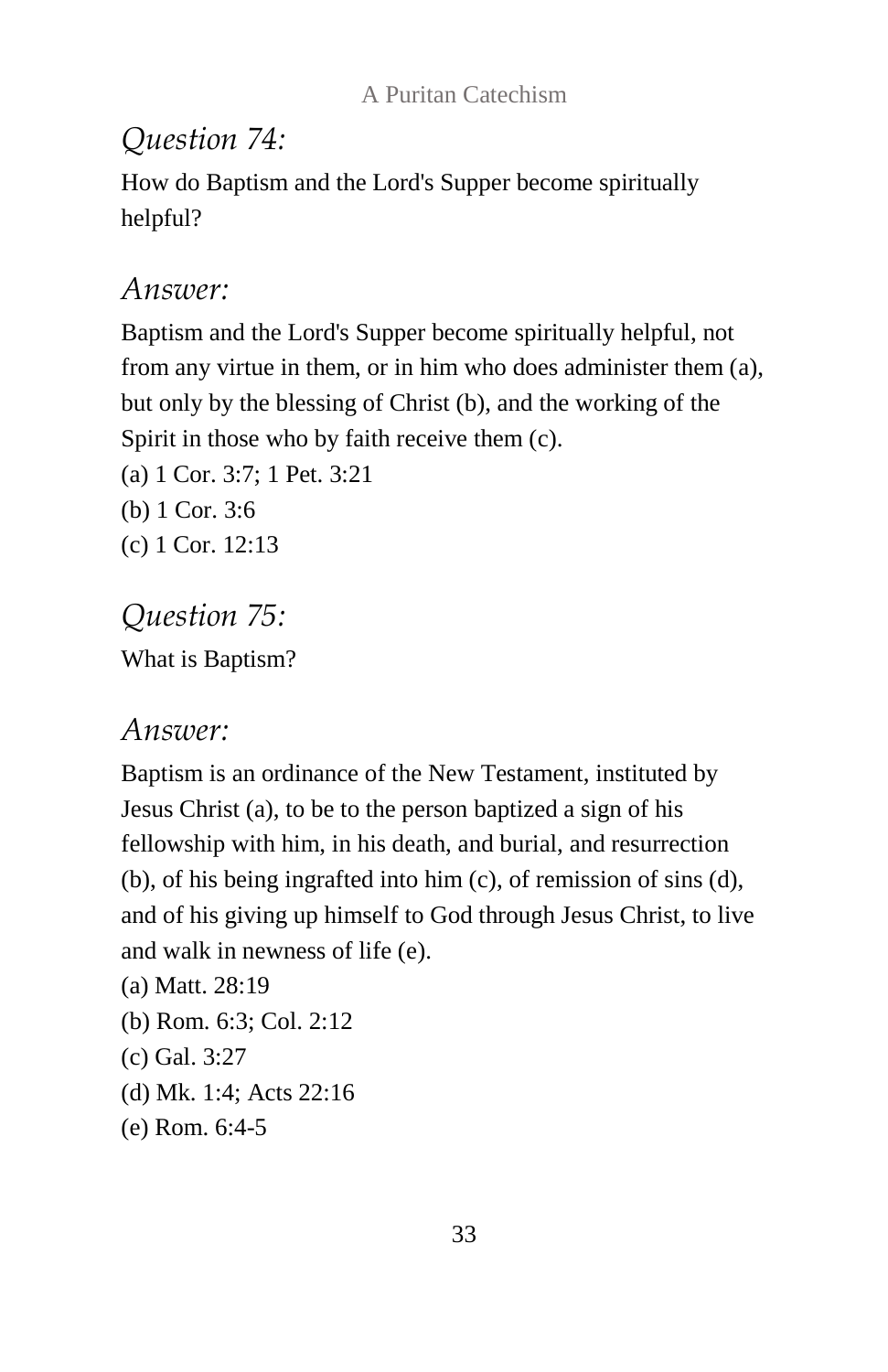## *Question 76:*

To whom is Baptism to be administered?

#### *Answer:*

Baptism is to be administered to all those who actually profess repentance towards God (a), and faith in our Lord Jesus Christ, and to none other.

(a) Acts 2:38; Matt. 3:6; Mk. 16:16; Acts 8:12, 36-37; Acts 10:47-48

# *Question 77:*

Are the infants of such as are professing to be baptised?

## *Answer:*

The infants of such as are professing believers are not to be baptised, because there is neither command nor example in the Holy Scriptures for their baptism (a).

(a) Exod. 23:13; Prov. 30:6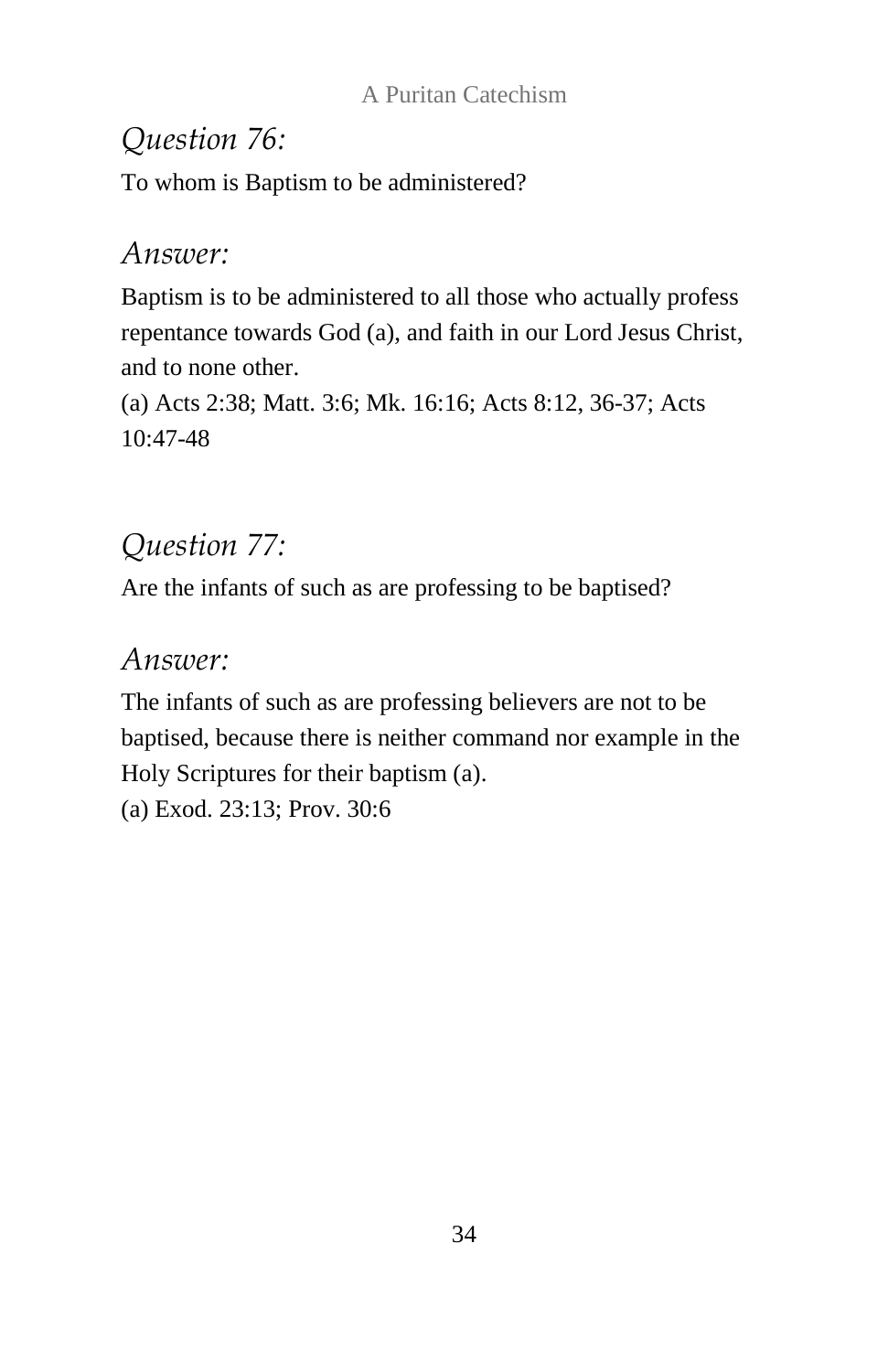# *Question 78:*

How is baptism rightly administered?

#### *Answer:*

Baptism is rightly administered by immersion, or dipping the whole body of the person in water (a), in the name of the Father, and of the Son, and of the Holy Spirit, according to Christ's institution, and the practice of the apostles (b), and not by sprinkling or pouring of water, or dipping some part of the body, after the tradition of men (c).

- (a) Matt. 3:16; Jn. 3:23
- (b) Matt. 28:19-20
- (c) Jn. 4:1-2; Acts 8:38-39

# *Question 79:*

What is the duty of such as are rightly baptized?

## *Answer:*

It is the duty of such as are rightly baptized, to give up themselves to some particular and orderly Church of Jesus Christ (a), that they may walk in all the commandments and ordinances of the Lord blameless (b).

(a) Acts 2:47; 9:26; 1 Pet. 2:5 (b) Lk. 1:6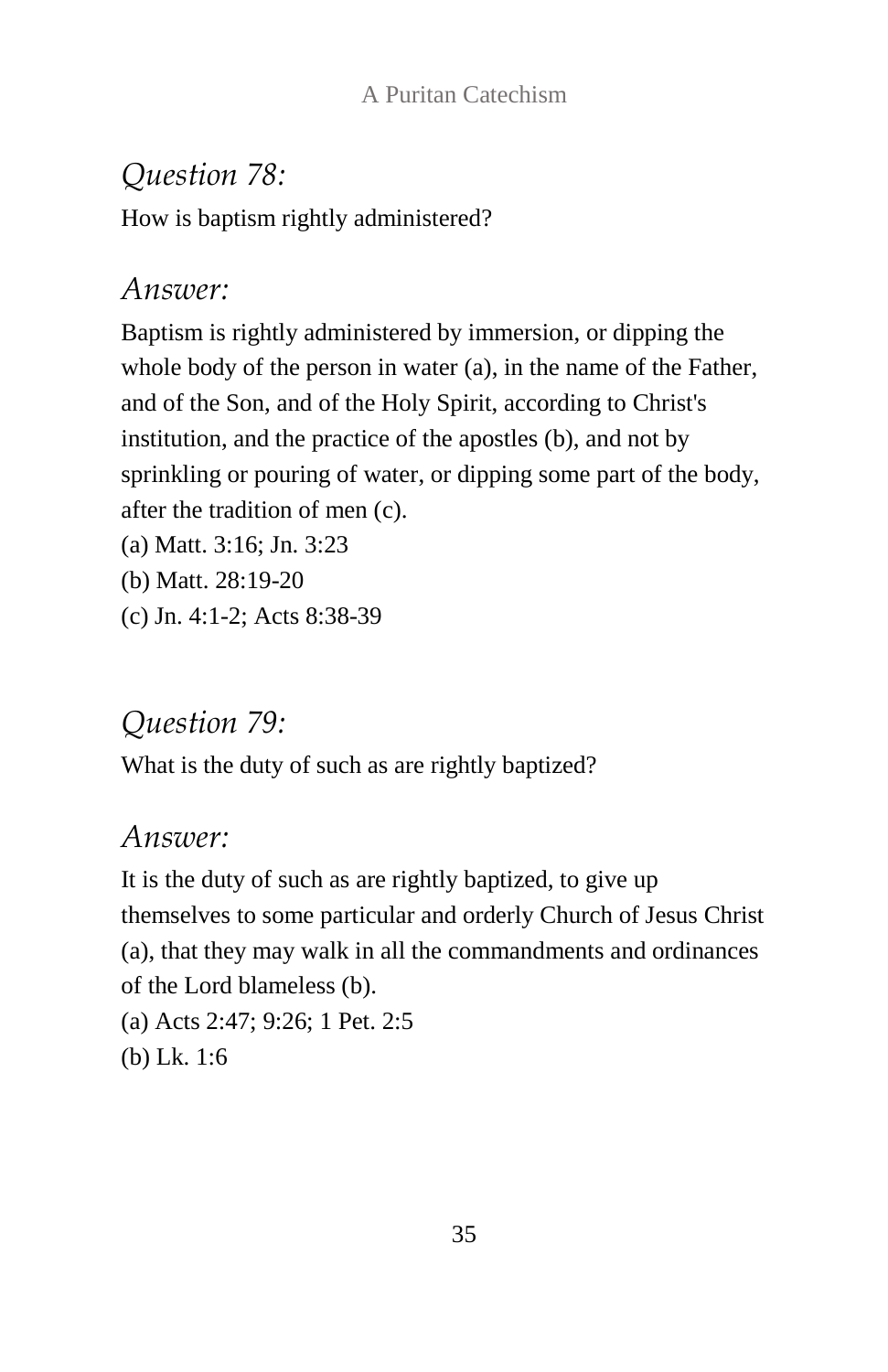*Question 80:* What is the Lord's Supper?

#### *Answer:*

The Lord's Supper is an ordinance of the New Testament, instituted by Jesus Christ; wherein, by giving and receiving bread and wine, according to his appointment, his death is shown forth (a), and the worthy receivers are, not after a corporeal and carnal manner, but by faith, made partakers of his body and blood, with all his benefits, to their spiritual nourishment, and growth in grace (b).

- (a) 1 Cor. 11:23-26
- (b) 1 Cor. 10:16

## *Question 81:*

What is required to the worthy receiving of the Lord's Supper?

#### *Answer:*

It is required of them who would worthily partake of the Lord's Supper, that they examine themselves of their knowledge to discern the Lord's body (a), of their faith $\mathbf{h}^1$  (b), of their repentance (c), love (d), and new obedience, (e) lest coming unworthily, they eat and drink judgment to themselves (f).

- (a) 1 Cor. 11:28-29
- (b) 2 Cor. 13:5
- (c) 1 Cor. 11:31

l

<sup>&</sup>lt;sup>1</sup> The original text reads "of their faith to feed upon him"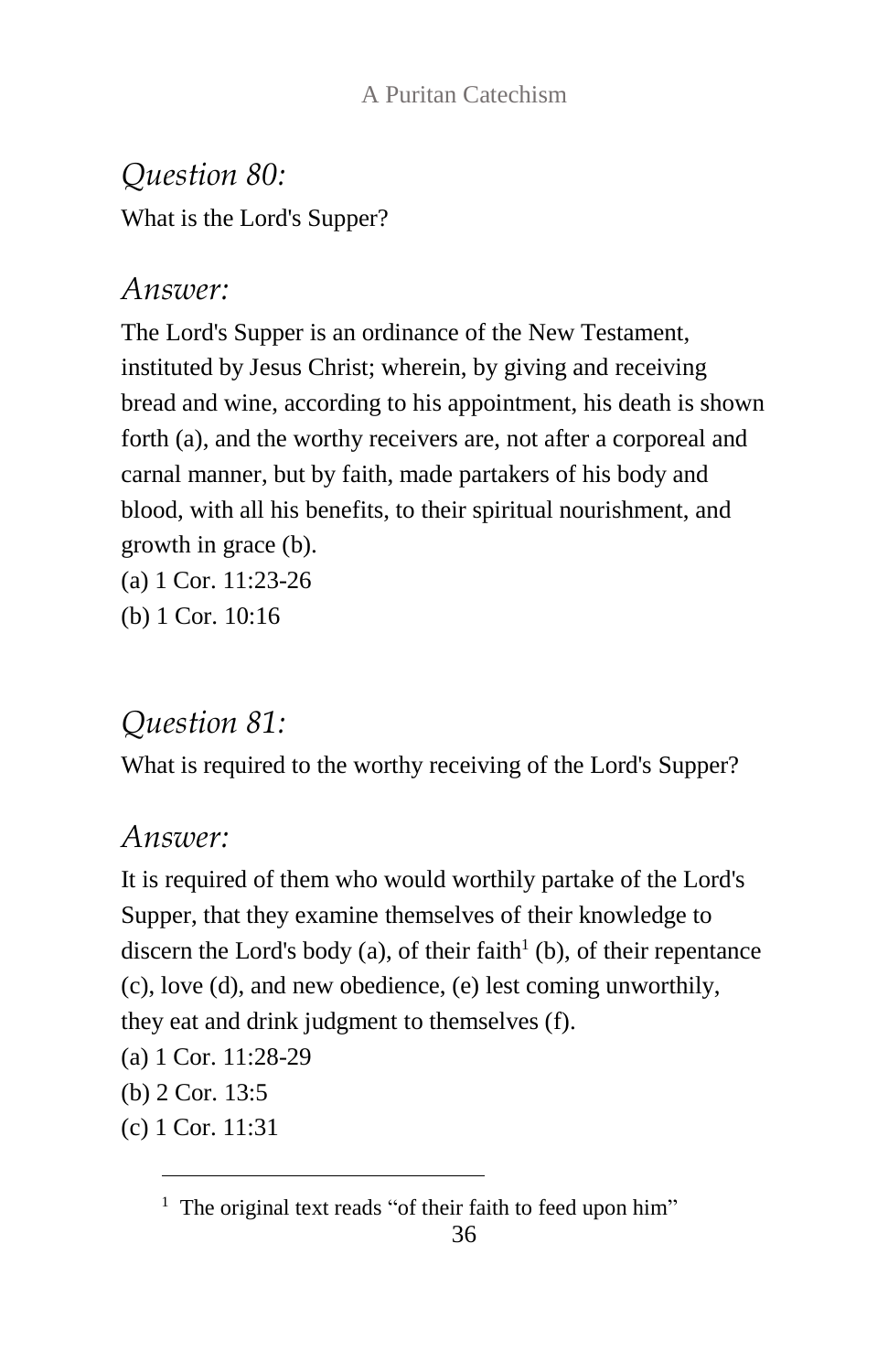(d) 1 Cor. 11:18-20 (e) 1 Cor. 5:8 (f) 1 Cor. 11:27-29

#### *Question 82:*

What is meant by the words, "until he come," which are used by the apostle Paul in reference to the Lord's Supper?

#### *Answer:*

They plainly teach us that our Lord Jesus Christ will come a second time; which is the joy and hope of all believers (a). (a) Acts 1:11 1 Thess. 4:16